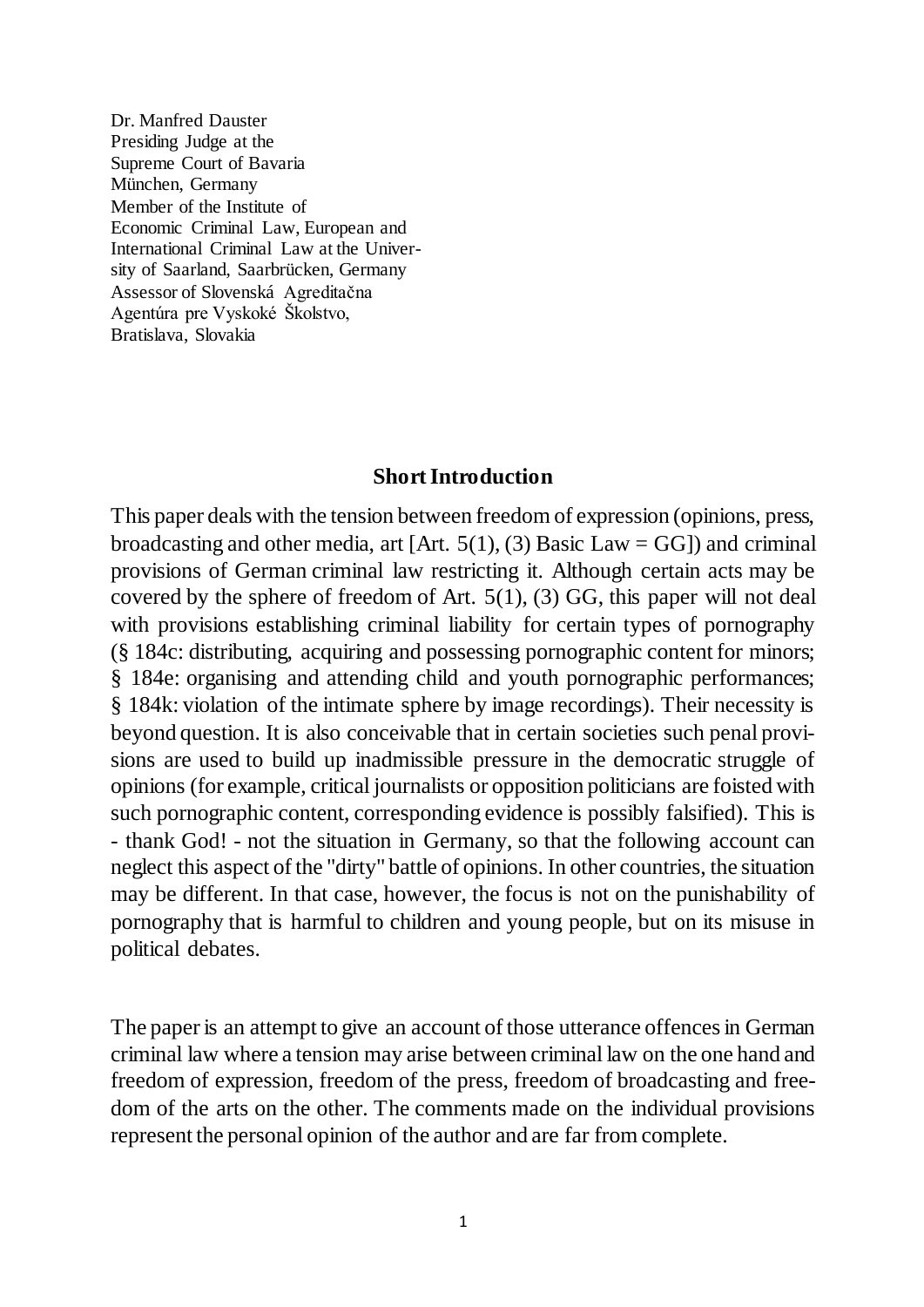## **Recent Developments: New Criminal Provisions against Hate Speech**

One recent characteristic of Germany's society is the fact that populists of any kind are rising<sup>1</sup> - often stocky or mixed up with conspiracy theories. On the other hand, there are the right-wing extremists, who like to use populist catchphrases or make use of conspiracy theories when they coincide with their views. They mirror political currents on the right edge of the political spectrum. Their protagonists use xenophobic, anti-Semitic, neo-fascist and anti-democratic statements<sup>2</sup>, and join forces with tinged conspiracy theorists. That got visible to everybody at the last year's summer end: The storming of the Reichstag Building in Berlin on August 29th, 2020, when right-wing participants of a peaceful demonstration against containing measures at the end of the demonstration stormed the stairs of the Reichstag Building while waving the "Reich Flag" and the "Reich War Flag". Police prevented them from forcefully entering the Parliament Building by the police. The incident even prompted *Federal President* Frank-Walter Steinmeier to speak out publicly about his worries<sup>3</sup>. What a coincidence: Six months later, similar groups violently stormed into Washington's Capitol Building.

Right-wing extremists in Germany seek their advantages in expressions of legitimate civil disobedience. But this is only one piece in the mosaic of the right-wing scene in the Republic and elsewhere in Europe. The right-wing tendencies<sup>4</sup> and their political protagonists have nothing in common with legitimate demonstrations. Furthermore, extremist ideology from the right-wing scene is unfortunately in the process of becoming a commonplace perception in Germany<sup>5</sup>. Anyone who

<sup>1</sup> Pierre **Rosanvallon**, Das Jahrhundert des Populismus. Geschichte –Theorie –Kritik, Hamburg 2020.

<sup>2</sup> Gideon **Bosch**, Rechtsextremismus als politische Praxis. Umrisse einer akteurorientierten Rechtsextremismusforschung, in: Christoph Kopke/Wolfgang Kühne (ed.), Demokratie, Freiheit und Sicherheit, Festschrift zum 65. Geburtstag von Hans-Gerd Jaschke, Baden-Baden 2017, p. 131 et seqq.; Christoph **Kopke**, Gewalt und Terror von rechts in der Geschichte der Bundesrepublik Deutschland, in: Christoph Kopke/Wolfgang Kühne (ed.), Demokratie, Freiheit und Sicherheit, Festschrift zum 65. Geburtstag von Hans-Gerd Jaschke, Baden-Baden 2017, p. 147 et seqq.

<sup>&</sup>lt;sup>3</sup> Michael Sommer, Falscher Alarm, in: Cicero. Magazin für politische Kultur, September 1<sup>st</sup>, 2020 – to be retrieved from https://www.cicero.de/innenpolitik/Sturm-auf-den-Reichstag-Corona-Demo-Reichsbuerger-Demokratie/ <sup>4</sup> Wilfried **Schubarth**/Richard **Stöss** (ed.), Rechtsextremismus in der Bundesrepublik Deutschland. Eine Bilanz, Opladen 2001; Armin **Pfahl-Traughber**, Rechtsextremismus in der Bundesrepublik, München 1999; Andreas **Klärner**/Michael **Kohlstruck** (ed.), Moderner Rechtsextremismus in Deutschland, Hamburg 2006; Eckhard **Jesse**, Rechtsextremismus in Deutschland: Definition, Gewalt, Parteien, Einstellungen, Neue Kriminalpolitik 29 (2017), p. 15 – 35; **Council of Europe**, ECRI – Bericht über Deutschland (Sechste Prüfungsrunde) of December 10<sup>th</sup>, 2019 –published on March 17th, 2020, p. 20 –28; Deutscher Bundestag, Wissenschaftliche Dienste, Rechtsradikalismus in Deutschland unter besonderer Berücksichtigung der neuen Bundesländer –WD1 –3000 –159/14, Berlin 2016; **Institut für Demokratieund Zivilgesellschaft**, Hassliebe. Muslimfeindlichkeit, Islamismus und die Spirale gesellschaftlicher Polarisierung, Jena/London/Berlin 2018; Caroline Y. **Robertson-von Trotha** (ed.), Rechtsextremismus in Deutschland und Europa. Rechts außen - rechts "Mitte"?, Baden-Baden 2011.

<sup>5</sup> Heinrich **Bedford-Strohm**, Konsequent gegen Hass, DRiZ 2020, p. 251; Uwe **Backes**/Sebastian **Gräfe**/Anna-Maria **Haase**/Michael **Logrinov**/Sven **Segelke**, Rechte Hassgewalt in Sachsen. Entwicklungstrends und Radikalisierung. Berichte und Studien no 82, ed. by Thomas Lindenberg/Clemens Vollnhals im Auftrag des Hannah-Arendt-Instituts für Totalitarismusforschung e. V., Göttingen 2019; Britta **Schellenberg,** Wenn der Staat versagt. Pfade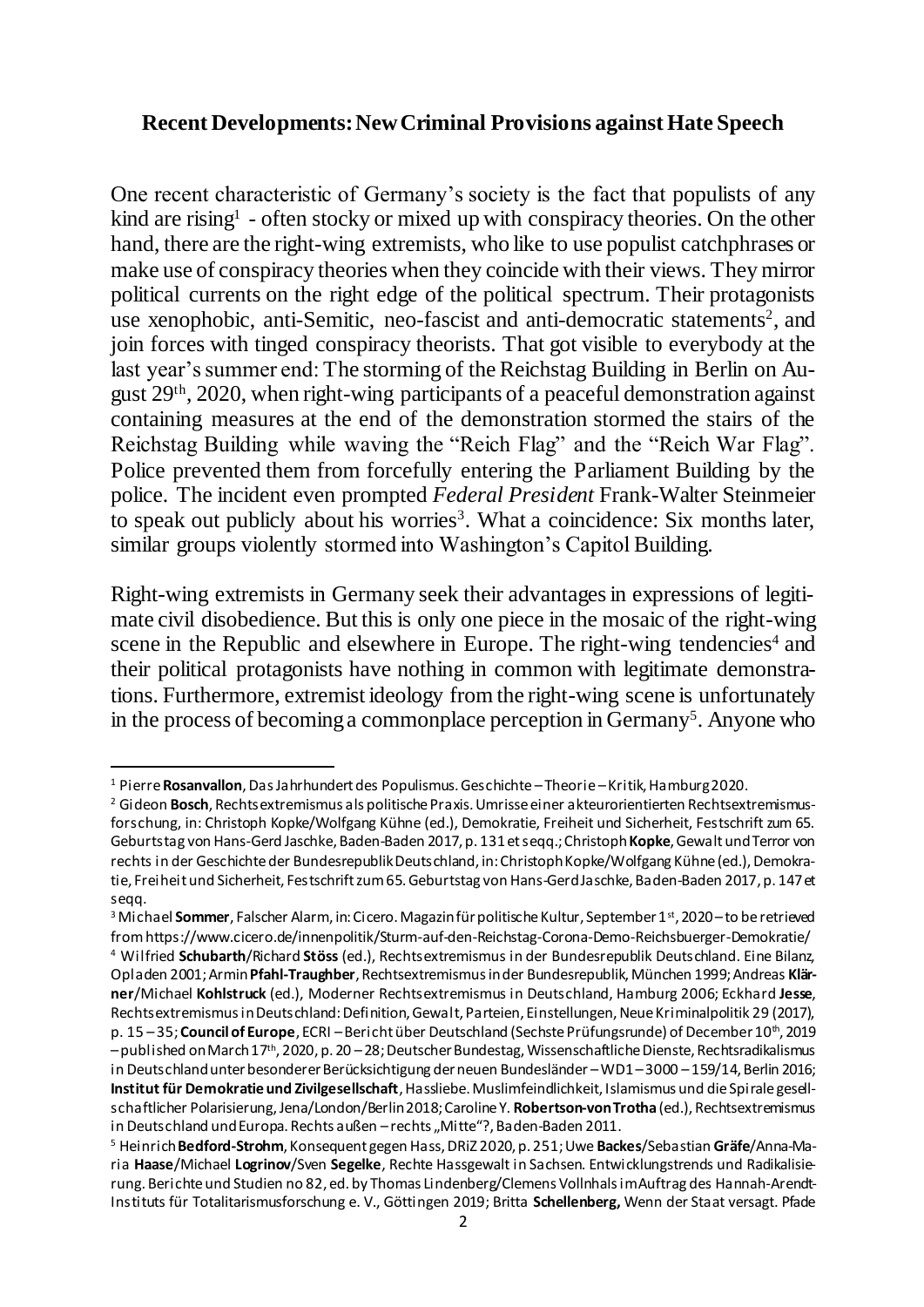opposes those right-wingers must expect himself to become a target of attack. This affects Jewish fellow citizens<sup> $6$ </sup> as well as Muslim communities, in fact all those, whom the right-wing scene considers to be "different" or "foreign". Politicians of democratic parties on all levels and critical journalists<sup>7</sup> are regularly verbally attacked; these attacks often include their family members. Representatives of the authorities, even if they "only" fulfil their (legal) duties, are showered with threats<sup>8</sup>. Most of those threats are sent via anonymous email accounts<sup>9</sup>. Unfortunately, it does not stop at these e-mail threats. The murder of the Regional President of North Hesse *Walter Lübcke* on June 1<sup>st</sup>, 2019<sup>10</sup>, or the assassination attempt on Cologne's mayor *Henriette Reker* on October 17th, 2015<sup>11</sup>, show appalling examples of the horrors that constant hate ideology can lead to.

It is questionable whether sufficient public awareness has already developed that every ordinary citizen runs the risk of being targeted by right-wing extremist violence or hate speech if such right-wingers feel them not sharing their views. It is not possible to foresee under which specific circumstances threats and violence will occur and become reality<sup>12</sup>. The protagonists of this kind of violence do not

<sup>1</sup> zum "hausgemachten" Terrorismus, in: Karl-Siegbert Rehberg/Franziska Kunz/Tion Schlinzig: PEGIDA-Rechtspopulismus zwischen Fremdenangst und "Wende"-Enttäuschung?, Analysen im Überblick, Bielefeld 2016, p. 323 – 336; Olaf **Sundermeyer**, Rechter Terror in Deutschland. Eine Geschichte der Gewalt, München 2012; Britta **Schellenberg**, Hassrede Vorurteilskriminalität und rechte Radikalisierung in Deutschland, in: Wolfgang Benz (ed.), Fremdenfeinde und Wutbürger. Verliert die demokratische Gesellschaft ihre Mitte?, Berlin 2016, p. 99 – 116; Christoph **Apostel**, Hate Speech –zur Relevanz und den Folgen eines Massenphänomens, Kriminalpolitische Zeitschrift (KriPoZ) 2020, p. 287 –292.

<sup>6</sup> Hannes **Ladyga**, Rasse als Rechtsbegriff, NJW 2021, p. 911 –914.

<sup>7</sup> Madlen **Preuß**/Frederik **Tetzlaff**/Andreas **Zink** (Institut für interdisziplinäre Konflikt- und Gewaltforschung der Universität Bielefeld), Hass im Arbeitsalltag Medienschaffender. Studie zur Wahrnehmung von Erfahrungen mit Angriffen unter Journalist innen, Berlin 2019; die medienanstalten-ALMGbR (ed.), Der Ton wird härter. Hass, Mobbing und Extremismus. Maßnahmen, Projekte und Forderungen aus Sicht der Ländermedienanstalten, Berlin 2019.

<sup>&</sup>lt;sup>8</sup> Dietrich Mittler, Mehr Schutz für Kommunalpolitiker, in: Süddeutsche Zeitung no 150 of July 2<sup>nd</sup>, 2020, p. R13. <sup>9</sup> Rebecca **Zipursky**, Nuts About NETZ: The Network Enforcement Act and Freedom of Expression, Fordham International Law Journal Vol. 42, Issue 4 (2019), p. 1325 –1374.

 $10$  On January 28<sup>th</sup>, 2021, the Frankfurt Higher Regional Court sentenced the main perpetrator to life imprisonment for murder and in doing so also determined the particular severe nature of his guilt (case no: 5-2 StE 1/20- 5a-3/20). The verdict is not finally valid.

<sup>&</sup>lt;sup>11</sup> On July 1<sup>st</sup>, 2016, the Düsseldorf Higher Regional Court sentenced the perpetrator on two counts of attempted murder with grievous bodily harm, negligent bodily harm and grievous bodily harm to a total prison sentence of 14 years (case no. III-6 StS 1/16). By order of December 21st, 2016, the Federal Supreme Court of Justice dismissed the defendant's appeal as ill-founded (case no. 3 StR 454/16).

<sup>12</sup> In the meantime (**Deutscher Bundestag**, Maßnahmen der Bundesregierung und Unternehmen gegen Hassreden und weitere strafbare Äußerungen im Internet of March 21<sup>st</sup>, 2016 [BT-Ds 18/7941]), the legislator has reacted with the Federal Act to Combat Right-wing Extremism and Hate Crime (Bundestags Drucksache 19/17741). The law passed on June 18th, 2020 (Ronen **Steinke**, Schärfere Gesetze gegen Hass und Hetze, in: Süddeutsche Zeitung no 235 of October 12th, 2020, p. 6; Anja **Schiemann**, Änderungen im StGB durch das Gesetz zur Bekämpfung des Rechtsextremismus und der Hasskriminalität, Kriminalpolitische Zeitschrift [KriPoZ] 2020, p. 269 –276; Tobias **Ceffinato**, Hate Speech zwischen Ehrverletzungsdelikten und Meinungsfreiheit, JuS 2020, p. 495 et seqq.; Philipp **Eckel**/Christian **Rottmeier**, "Liken als Haten": Strafverfolgung von Hate Speech in sozialen Netzwerken, NStZ 2021, p. 1 et seqq.; Gudula **Genther**, Mit den Mitteln des Strafrechts, DRiZ 2020, p. 4 et seqq.; Maximilian **Heim**, Verschärfte Strafen für Hass und Hetze im Internet, NJW-Special 2020, p. 440 et seqq.; Claudia **Haupt**, Regulating Speech Online: Free Values in Constitutional Frames [February 28<sup>th</sup>, 2021], North Eastern University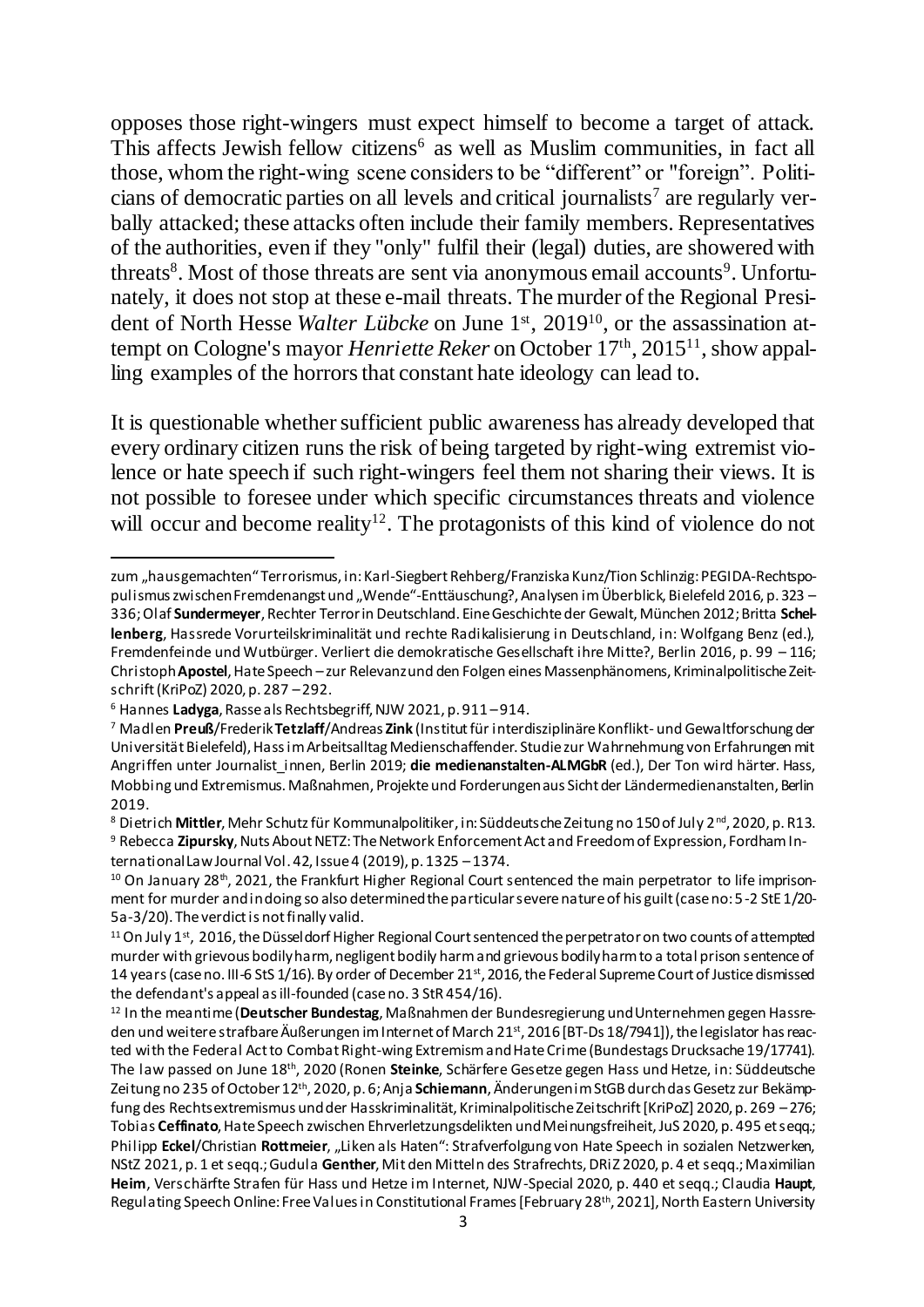all walk around in combat boots and military clothing. Such hate orators live as bourgeois citizens among us and in unidentified anonymity<sup>13</sup>. No sections of the

<sup>13</sup> See Kai **Kaspar**/Lars **Gräßer**/Aycha **Riffi**(ed.), Online Hate Speech. Perspektiven auf eine neue Form des Hasses, Schriftenreihe zur digitalen Gesellschaft NRW, vol. 4, Düsseldorf/München 2017.

<sup>1</sup> School of Law Paper No. 402/2021, Washington University Law Review. Forthcoming. Available <https://ssrn.com/abstract=3794884>; Albert **Ingold**, Meinungsmacht des Netzes, MMR 2020, p. 82 et seqq.; Burkhard **Jung**, Hass und Gewalt keinen Raum geben, DRiZ 2020, p 95 et seqq.; Reto **Mantz**, Die Entwicklung des Internetrechts, NJW 2021, p. 516 et seqq.; Alexander Yoshi **Matsumoto**, Der strafprozessuale Zugriff auf Fahrzeugdaten gegenüber Automobilunternehmen vor dem Hintergrund des Regierungsentwurfs zum Gesetz gegen Rechtsextremismus und Hasskriminalität, RAW 2020, p. 118 et seqq.; Tobias **Reinbacher**, Die Beleidigung im Internet – Der Regierungsentwurf eines Gesetzes zur Bekämpfung des Rechtsextremismus und der Hasskriminalität, NK 2020, p. 186 et seqq.; Satiye **Salim**, Hate Speech or Free Speech? Grenzen der Meinungsfreiheit im gesellschaftlichen Wandel, KJ Kritische Justiz vol. 53 [2020], p. 256 et seqq.; Eric **Simon**, Das Gesetz zur Bekämpfung von Rechtsextremismus und Hasskriminalität, JR 2020, p. 599 et seqq.; Ronen **Steinke**, Gegen den Hass, DRiZ 2020, p. 342 et seqq.; Fabian **Virchow**, Medien als 'Agenturen der Dekadenz' und als Kampfplatz für <deutsche Interessen>, in: Christoph Kopke/Wolfgang Kühne [ed.], Demokratie, Freiheit und Sicherheit, Festschrift zum 65. Geburtstag von Hans-Gerd Jahnke, Baden-Baden 2017, p. 221 et seqq.; Marc **Bohlen**, Der zivilrechtliche Auskunftsanspruch bei der Bekämpfung von Hass im Internet, NJW 2020, p. 1999 et seqq.; Martin **Wiacek**, Strafbarkeit rechts motivierter Cyberkriminalität in sozialen Netzwerken. Deutsches und Europäisches Strafprozessrecht und Polizeirecht Vol. 11, Baden-Baden 2019; Sven **Großmann**, Der Beleidigungstatbestand: Partielle Reform oder grundlegende Revision?, GA 2020, p. 546 –563) has been submitted to the *Federal President*for promulgation according to article 82(1), 1<sup>st</sup> sentence of the German Basic Law of May 23<sup>rd</sup>, 1949 (BGBl., p. 1) – last amended by article 1 of the Act of November 15th, 2019 (BGBl. 2019 I, p. 1546), the German Constitution (hereinafter: BL). The Act is aimed at improving the investigation and securing of traffic data, but also at tightening substantive criminal law. However, prior to the adoption of the law by the legislative bodies, the *Federal Constitutional Court* had tightened the requirements for access to retained data by its decision of May 27<sup>th</sup>, 2020. This decision became public on July 17th, 2020 (case no 1 BvR 1873/13 and 1 BvR 2618/13 –retrieved from: https://www.bundesverfassungsgericht.de/SharedDocs/Entscheidungen/DE/2020/05/rs20200527\_1bvr187213.html). Due to the requirements of the Constitutional Court, the *Federal President* had doubts about the substantive constitutionality of the legislative resolution before him and felt prevented from promulgating the law (Georg **Mascolo**/Ronen Steinke, Bedenken in Bellevue, in: Süddeutsche Zeitung no 216 of September 18<sup>th</sup>, 2020 p. 7; Wolfgang Jan**isch**, Name, Anschrift, IP-Adresse, in: Süddeutsche Zeitung no 215 of September 17<sup>th</sup>, 2020 p. 5). The right of the *Federal President* to review the constitutionality of federal laws before they are enacted and promulgated is disputed among scholars (Fritz **Ossenbühl**, Verfahren der Gesetzgebung, in: Josef Isensee/Paul Kirchhoff [ed.], Handbuch des Staatsrechts der Bundesrepublik Deutschland, vol. 5: Rechtsquellen, Organisation, Finanzen, 3<sup>rd</sup> ed., Heidelberg 2007, p. 252 –255; Torsten **Stein**, Der Bundespräsident als "pouvoir neutre"?, ZaöRV 69 [2009], p. 249 –256; Stefanie **Berger**, Materielles Prüfungsrecht des Bundespräsidenten?, Zeitschrift für Parlamentsfragen vol. 2 [1971], p. 3 –11; Joachim **Mewing**, Die Prüfungskompetenz des Bundespräsidenten bei der Gesetzesausfertigung, insbesondere bei teilnichtigen Gesetzen, Schriften zum Öffentlichen Recht vol. 333, Berlin 1977; Richard **Hopkins**, Inhalt und Reichweite bundespräsidialer Verfassungsmäßigkeitsprüfung im Gesetzgebungsverfahren, StudZR 2007, p. 437 –463; Walther Maximilian **Pohl**, Die Prüfungskompetenz des Bundespräsidenten bei der Ausfertigung von Gesetzen, Verfassungsrecht in Forschung und Praxis vol. 2, Hamburg 2001). In the meantime, the *Federal President* and the *Federal Government* have agreed on re-drafting the Act and to submit the new draft to both Houses of Parliament for adoption (Wolfgang **Jänisch**, Das könnt ihr besser. Bundespräsident lässt Gesetz zu "Hate Speech" überarbeiten, in: Süddeutsche Zeitung no 233 of October 9th, 2020, p. 5). On March 30th , 2021, after the two Houses had adopted necessary amendments the *Federal President*signed and promulgated the Act (Press Release of the Federal President's Office of March 30th, 2021 and Süddeutsche Zeitung of March  $31<sup>st</sup>$ , 2021, no 75 p. 6), which is now to enter into force.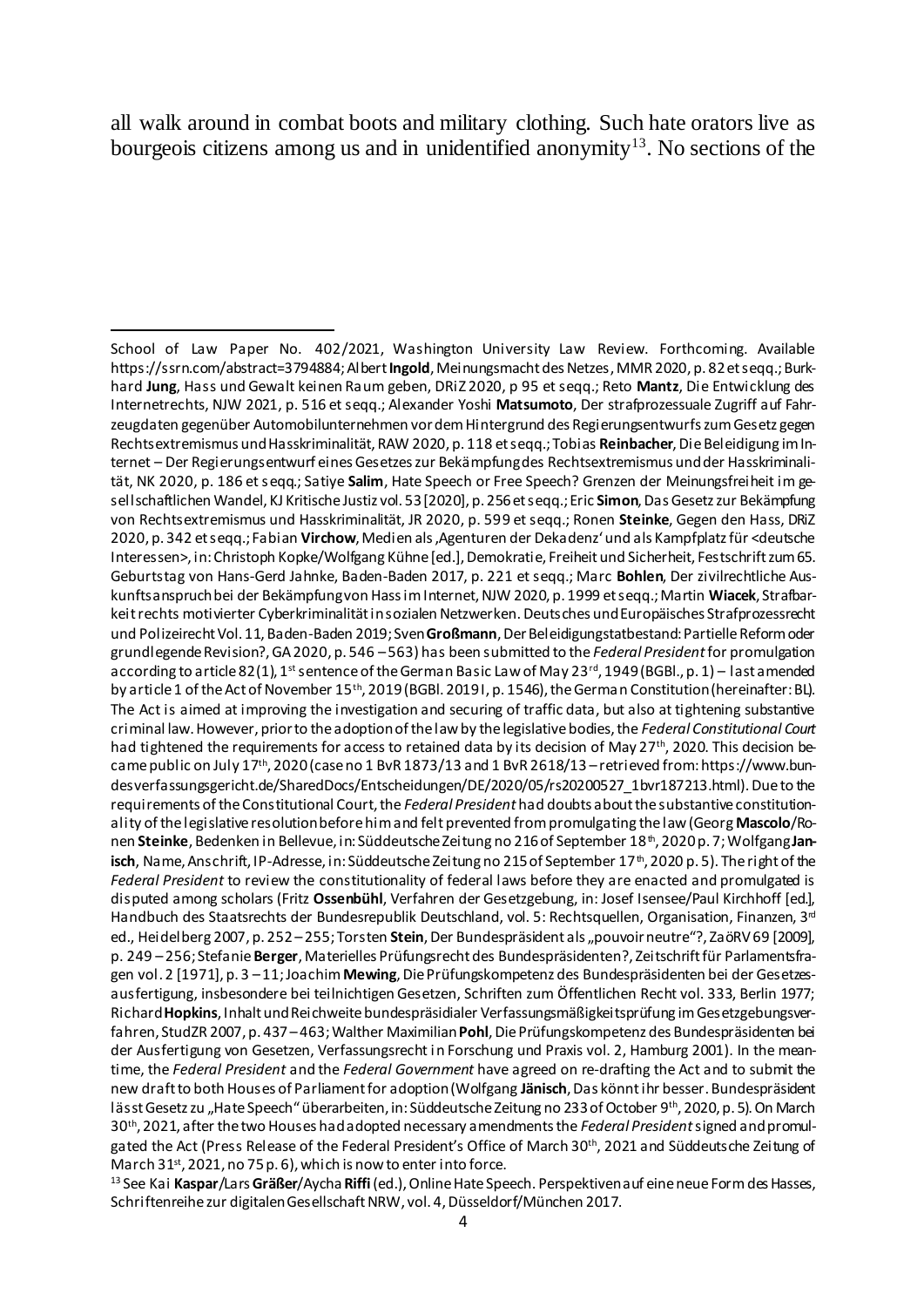society are immune to right-wing extremist ideas. Even security-relevant professional groups, such as the military or the Police<sup>14</sup>, make negative headlines<sup>15</sup>. Other countries share similar experiences<sup>16</sup>.

Hate speech and extreme right-wing ideology in all its forms have become an alarming social phenomenon in Europe<sup>17</sup> demanding our full attention. A "laissezfaire" attitude is anything but appropriate. If we let our attention falter, we should not be surprised that we figuratively hold out the words "Mene mene tekel u-par- $\sin$ " (ופרסין, תקל, מנא), וופרסין)<sup>18</sup>. Babylon's King Belshazzar and the divine warnings to him are perhaps far away in time. Closer to us is the history of the  $20<sup>th</sup>$  century, in which, at the end of the 1920s at the latest, there were signs of coming disaster, which the democratic forces either did not understand or did simply neglect<sup>19</sup>. The

<sup>14</sup> Christian **Wernicke**, Rechtsextremes Netzwerk bei der Polizei in NRW, Süddeutsche Zeitung no 215 of September 17th, 2020, p. 5; Christian **Wernicke**, "Das trifft die Polizei bis ins Mark", in: Süddeutsche Zeitung no 215 of September 17th, 2020, p. 1; Christian **Wernicke**, Wo die Geduld endet, in: Süddeutsche Zeitung no 216 of September 18th, 2020, p. 2; Benedikt **Müller-Arnold**, Neue Kultur gesucht, in: Süddeutsche Zeitung no 216 of September 18th, 2020, p. 2; Jana **Stegemann**, 100 rechte Verdachtsfälle bei NRW-Polizei, in: Süddeutsche Zeitung no 222 of September 25th, 2020, p. 1: Police officers of the State Police of North Rhine-Westphalia had founded a private WhatsApp group and used this forum in order to send anti-Semitic, neo-Nazi and other news from the extreme right-wing spectrum to group members. Most of the group members behaved passively and "only" received the criminally relevant news and pictures. However, they remained silent for years and failed to report the incidents to their superiors. All 30 officials were suspended from duty with immediate effect. Criminal and disciplinary proceedings are still ongoing. Their aim is to remove all officials from service. The incident in the police district of Mühlheim/Ruhr is unfortunately not an isolated incident but represents the sad culmination of a worrying gain of knowledge in the security sector in recent years (see further **Deutsche Presseagentur**, "Speerspitze" gegen rechts, in: Süddeutsche Zeitung no 223 of September 26<sup>th</sup>/27<sup>th</sup>, 2020, p. 7; Deutsche Presseagentur, Mit fremden Stimmen, in: Süddeutsche Zeitung no 223 of September 26<sup>th</sup>/27<sup>th</sup>, 2020, p. 6; **Bundesamt für Verfassungsschutz**, Rechtsextremismus in Sicherheitsbehörden. Lagebericht, Köln, September 2020.

<sup>15</sup> With view on racial discrimination and US policing see Christian **Ruh**, Antidiskriminierung und Racial Profiling, DRiZ 2020, p. 246.

<sup>16</sup> Cf. David **Bromell**, After Christchurch: Hate, harm and the limits of censorship, in: Institute for Governance and Policy Studies, Working Paper 21/05, March 2021, Wellington/New Zealand.

<sup>17</sup> With view on the Europe-wide networking of extreme right-wingers see Florian **Flade**/Georg **Mascolo**, Grenzüberschreitende Hetze, in: Süddeutsche Zeitung no 163 of July 17<sup>th</sup>, 2020, p. 7; Michael Minkenberg, Die europäische radikale Rechte und Fremdenfeindlichkeit in West und Ost: Trends, Muster und Herausforderungen, in: Ralf Melzer/Sebastian Serafin (ed.), Rechtsextremismus in Europa. Länderanalysen, Gegenstrategien und arbeitsmarktorientierte Ausstiegsarbeit, Friedrich-Ebert-Stiftung Forum Berlin, Berlin 2013, p. 9 -38; Britta **Schellenberg**, ibid., p. 39 – 78, Vassiliki **Georgiadou**, ibid., p. 79 – 106; Roberto **Chiarini**, ibid., p. 107 – 138; Riccardo **Marchi**, ibid., p. 139 –164; Rafal **Pankowski**/Marcin **Kornak**, ibid., p. 165 –180; Radu **Cinpoeş**, ibid., p. 181 –212; Mridula Ghosh, ibid., p. 213 –246; András Biró**Nagy**/Tamás **Boros**/Zoltán **Vasali**, ibid., p. 247 –272; Nora **Lan**genbacher/Britta Schellenberg (ed.), Europa auf dem "rechten" Weg? Rechtsextremismus und Rechtspopulismus in Europa, Friedrich-Ebert-Stiftung, Berlin 2011; Alexander **Häusler**/Michael **Fehrenschild**, Faschismus in Geschichte und Gegenwart. Ein vergleichender Überblick über die Tauglichkeit eines umstrittenen Begriffs. Erarbeitet vom Forschungsschwerpunkt Rechtsextremismus/Neonazismus der Hochschule Düsseldorf (FORENA), ed. by Rosa-Luxemburg-Stiftung, Berlin 2020. See further with respect to Corona and violent developments in Italy Oliver **Meiler**, Ende der Harmonie, in: Süddeutsche Zeitung no 249 of October 28th, 2020, p. 5.

<sup>18</sup> **Daniel** 5: Counted and weighed, but perceived as too light (the prophecy of the fall of the Babylonian Empire and the death of its King Belshazzar).

<sup>19</sup> Doris **Liebscher**/Kristin **Pietzyk**/Sergey **Lagodinsky**/Benjamin **Steinitz**, Antisemitismus im Spiegel des Rechts, NJOZ 2020, p. 897 et seqq. with regards to the current situation.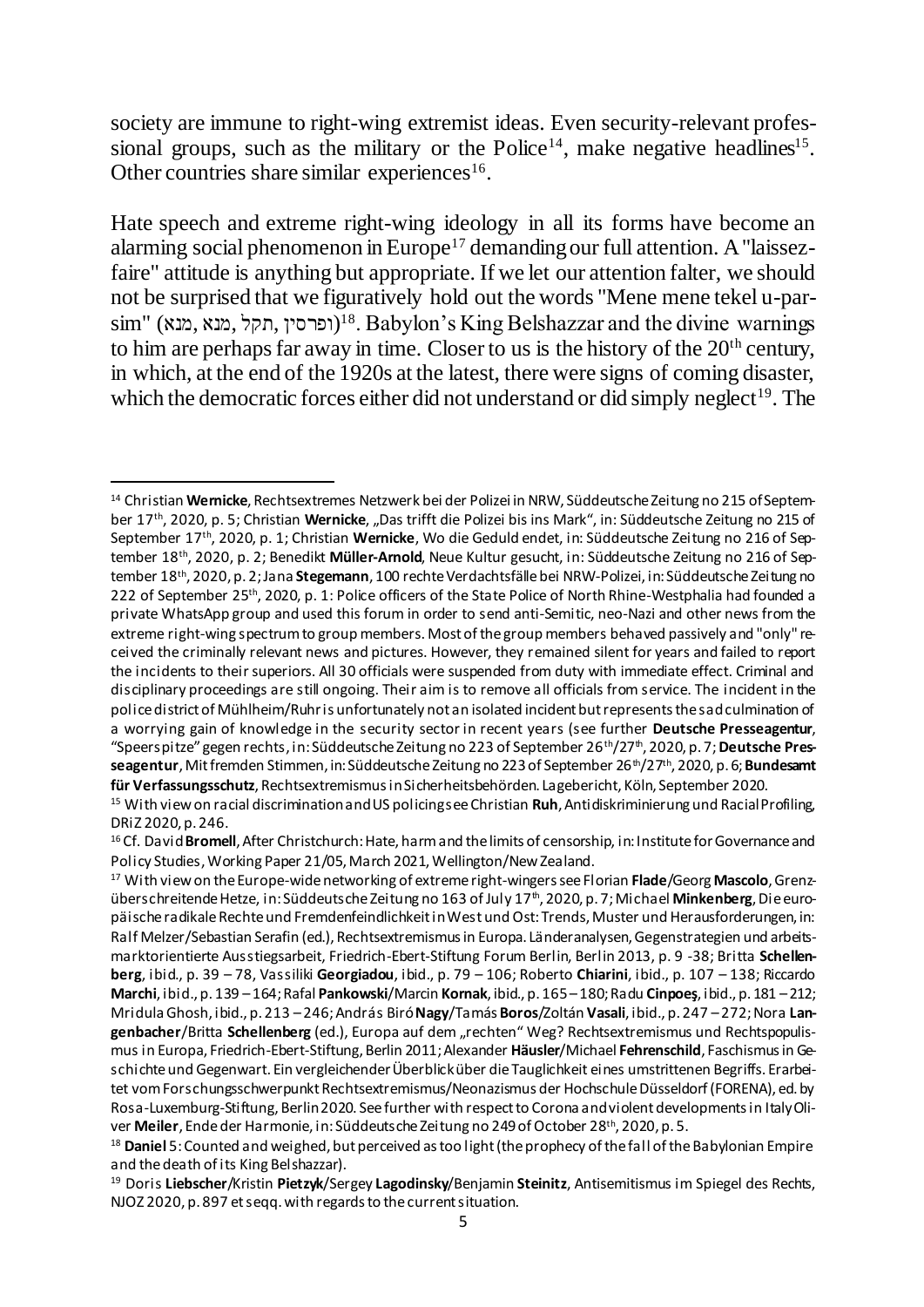social and economic circumstances in those days surrounding the rise of fascism<sup>20</sup> might have been different from nowadays. However, it was the ignorance, negligence and missing vigilance of democratic forces, which drove Europe into the abyss of the Second World War<sup>21</sup>., *Principiis obsta. Sero medicina parata, cum mala per longas convaluere moras"*<sup>22</sup> .

The Federal Government of Germany has understood the warning and initiated a package of amendments to the German Criminal Code in order to better prosecuting such hate speeches. The German Parliament adopted the package and the amendments have entered into force on April  $1<sup>st</sup>$ , 2021. We only can hope that the amendments stop sawing off the supporting beam of democracy<sup>23</sup>. Because: Con*stant dripping wears away the stone*.

# **Respective Provisions of the German Criminal Code (= StGB) with**

# **Short Comments**

## **Principles of Sentencing (§ 46)**

*(1) The culpability of the offender is the basis for the assessment of the penalty. The effects that the punishment is expected to have on the offender's*

*future life of the offender in society shall be taken into account.*

*(2) In sentencing, the court shall weigh the circumstances that speak for and against the offender against each other. In this context, the following shall be taken into consideration:*

*the motives and aims of the perpetrator, in particular racist, xenophobic, antisemitic or other or other inhumane ones,*

*the attitude that speaks from the act and the will expended in the act,*

*the degree of breach of duty,*

1

*the manner in which the act was carried out and its consequences,*

*the previous life of the offender, his personal and economic circumstances, and*

*his conduct after the offence, in particular his efforts to repair the damage, as well as the efforts of the offender to*

*the offender's efforts to reach a settlement with the injured party.*

<sup>&</sup>lt;sup>20</sup> Reinhard Kühnl, Der deutsche Faschismus in Quellen und Dokumenten, 4<sup>th</sup> ed., Köln 1979, p. 85 et seq.; Ernst **Nolte**, Die faschistischen Bewegungen. Die Krise des liberalen Systems und die Entwicklung der Faschismen, 3rd ed., München 1971, p. 49 et seq.

<sup>21</sup> Best demonstrated for Germany by Philipp **Austermann**, Der Weimarer Reichstag. Die schleichende Ausschaltung, Entmachtung und Zerstörung eines Parlaments, Köln 2020, p. 98 et seq.

<sup>&</sup>lt;sup>22</sup> Publius **Ovidius** Naso (\* March 20<sup>th</sup>[, 43 BC](https://de.wikipedia.org/wiki/43_v._Chr.) i[n Sulmo](https://de.wikipedia.org/wiki/Sulmona); † propabl[y 17 AC.](https://de.wikipedia.org/wiki/17) i[n Tomis](https://de.wikipedia.org/wiki/Tomoi)), Remedia Amoris. 91: "Resist the beginnings! Too late the medicine is prepared when the evils are strengthened by long hesitation." Carl *Severing*, the then Reich Minister of the Interior (SPD), made a pugnacious statement on the occasion of the tenth anniversary of the constitution day of the Weimar Republic on August  $11<sup>th</sup>$ , 1929: "The German people's state would be bogged down with a nation of sleepyheads. ... Practice, resist, fight!" (Deutsche Einheit – Deutsche Freiheit. Gedenkbuch der **Reichsregierung** zum 10. Verfassungstag 11. August 1929, Berlin 1929, p. 159, 166, 220 et seq.).

<sup>23</sup> Ernst **Nolte**, Die faschistischen Bewegungen. Die Krise des liberalen Systems und die Entwicklung der Faschismen, München 1966.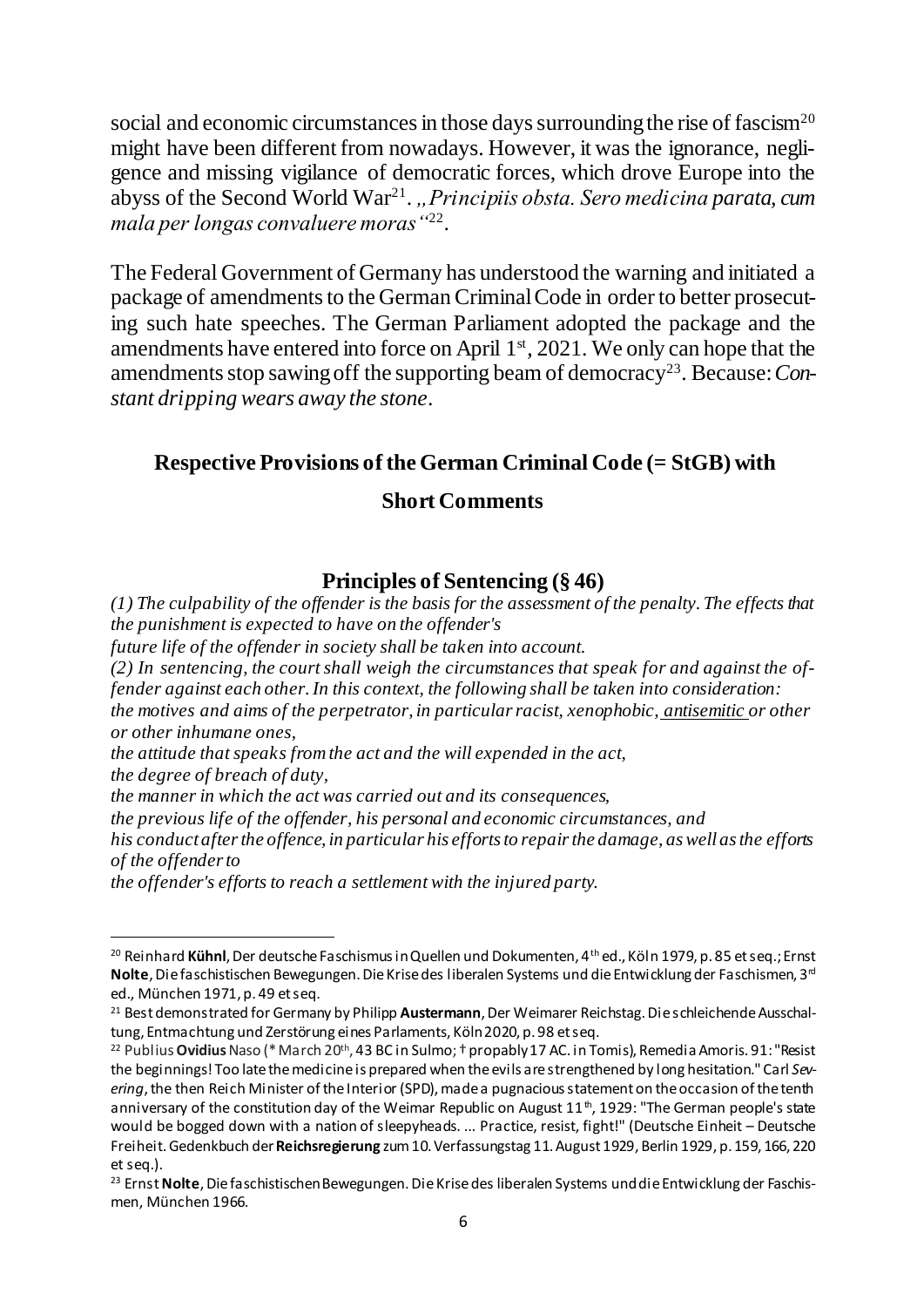*(3) Circumstances that are already features of the statutory offence may not be taken into account.*

The above-mentioned legislative package introduced the anti-Semitism of the act or the attitude of the perpetrator as a now explicitly mentioned sentencing factor in § 46 StGB. Whether its explicit mention was actually necessary can be questioned. After all, the attitude and the xenophobic and anti-minority attitude were already included in the Criminal Code before. However, it can be expected that naming this factor will make it easier for judges to justify their decisions. The explanatory memorandum to the law states: For the interpretation of the term "anti-Semitic", existing definitions and explanations of terms can be used. In particular, the definition by the Independent Expert Group on Anti-Semitism can serve as a point of reference. According to this, anti-Semitism is defined as "a collective term for all attitudes and behaviours that ascribe negative characteristics to individuals, groups or institutions perceived as Jews on the basis of this affiliation. Such a case exists in particular when the aversion against a Jewish person results from his or her assignment to the Jewish religious group. For guidance, reference can also be made to the working definition used by the International Holocaust Remembrance Alliance (IRHA), which was noted by the Federal Cabinet on 20 September 2017 and recommended to be taken into account in school and adult education as well as in training in the areas of justice and the executive. ... It reads: "Anti-Semitism is a certain perception of Jews, which can be expressed as hatred towards Jews. Anti-Semitism is directed in word and deed against Jewish and non-Jewish individuals and/or their property, as well as against Jewish communal institutions and religious bodies. ... In the explanations to this definition, which also gives some examples for illustration, there is also a clarifying statement on anti-Semitic offences. Insofar as offences are not already determined as such by the law to be anti-Semitic offences (for example, in some countries the denial of the Holocaust or the dissemination of anti-Semitic materials), according to this, offences are anti-Semitic "if the targets of attack, be they persons or objects - such as buildings, schools, places of worship and cemeteries are chosen because they are Jewish, perceived as such or associated with Jews". The characteristic feature is therefore - as with other motives of "hate and prejudice crime" - group-related misanthropy, in which the supposed otherness of a group of people is misused as a justification for violating the human dignity of the victims. .... The background of the crime is less personal, situational motives, but rather the overarching motivation of exclusion, oppression and discrimination of an entire group or community as a result of dislike, prejudice or "hate". ...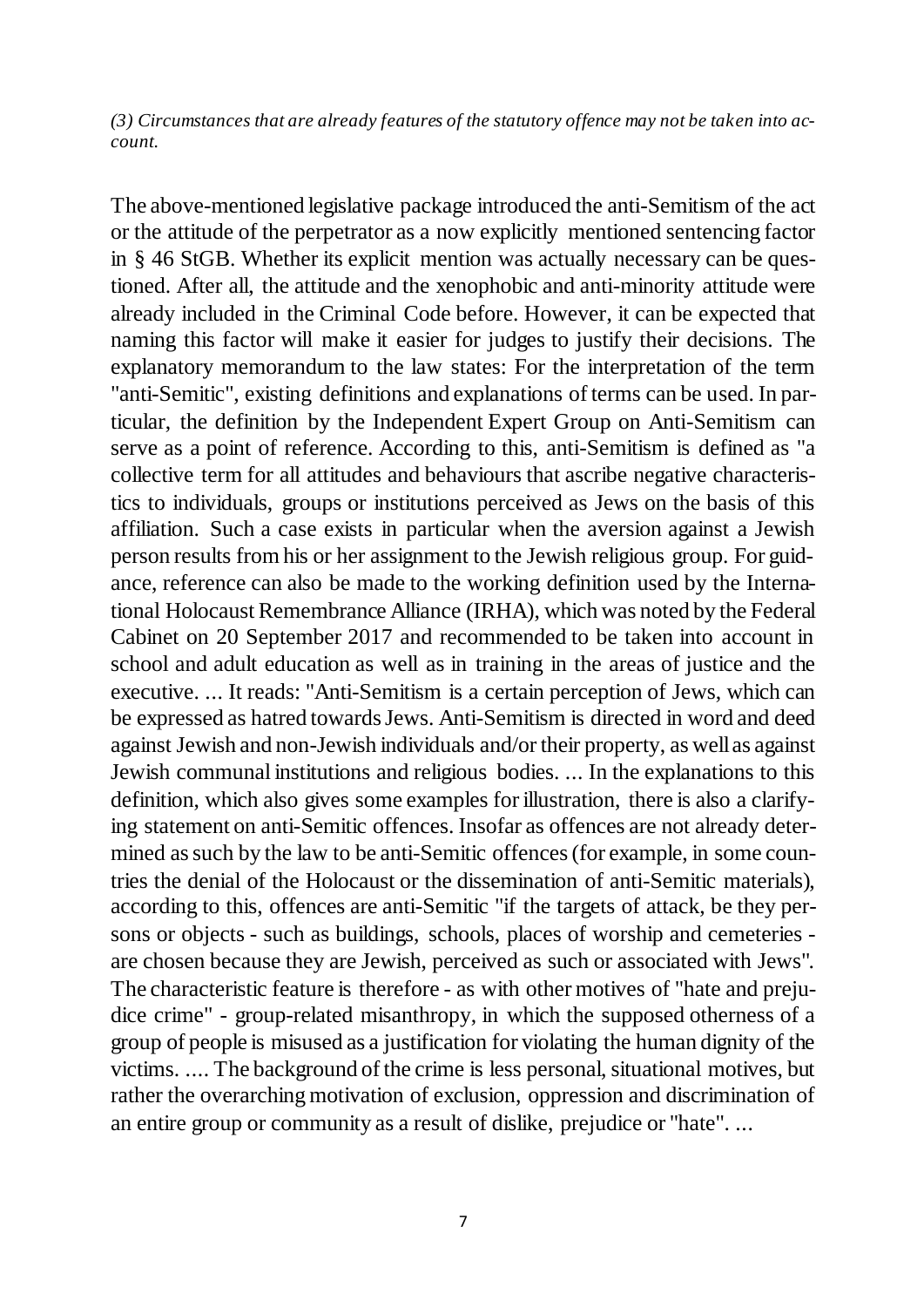## **Dissemination of propaganda material of unconstitutional organisations (§ 86)**

*(1) Whoever disseminates in Germany or produces, stocks, imports or exports or makes publicly available through data storage media for dissemination in Germany or abroad the propaganda material*

*1. of a political party which has been declared unconstitutional by the Federal Constitutional Court or a political party or organisation which has been held by final decision to be a surrogate organisation of such a party,* 

*2. of an organisation which has been banned by final decision because it is directed against the constitutional order or against the concept of international understanding or which has been held by final decision to be a surrogate organisation of such a banned organisation,* 

*3. of a government, organisation or institution outside the territorial scope of this statute which is actively pursuing the objectives of one of the political parties or organisations referred to in nos. 1 and 2 or* 

*4. propaganda material the content of which is intended to further the activities of a former National Socialist organisation incurs a penalty of imprisonment for a term not exceeding three years or a fine.* 

*(2) Propaganda material within the meaning of subsection (1) is only material (§ 11 (3)) whose content is directed against the free democratic basic order or the concept of international understanding.* 

*(3) Subsection (1) does not apply if the propaganda material or the act serves civic information, to prevent unconstitutional activities, to promote the arts or science, research or teaching, reporting about current or historical events, or similar purposes.* 

*(4) If the degree of guilt is minor, the court may dispense with imposing a penalty under this provision.* 

# **Use of symbols of unconstitutional organisations(§ 86a)**

*(1) Whoever* 

*1. disseminates the symbols of one of the political parties or organisations designated in § 86(1) nos. 1, 2 and 4 in Germany or uses them publicly, in a meeting or in material (§ 11(3)) disseminated by themselves or* 

*2. produces, stocks, imports or exports objects which depict or contain such symbols for dissemination or use in Germany or abroad in a manner referred to in no. 1 incurs a penalty of imprisonment for a term not exceeding three years or a fine.* 

*(2) Symbols within the meaning of subsection (1) are, in particular, flags, insignia, uniforms and their parts, slogans and forms of greeting. Symbols which are so similar as to be mistaken for those referred to in sentence 1 are deemed to be equivalent to them. (3) § 86(3) and (4) applies accordingly*

The provisions of §§ 86, 86a StGB owe their origin to the coming to terms with National Socialism and its organisations, first and foremost the NSDAP itself and secondly SS, as well as to the bans on organisations imposed by the Allies after 8 May 1945 against the NSDAP and its subdivisions, which the Allies rightly classified as criminal. However, the regulations are not limited to National Socialist-influenced behaviour, even though they have not lost their significance to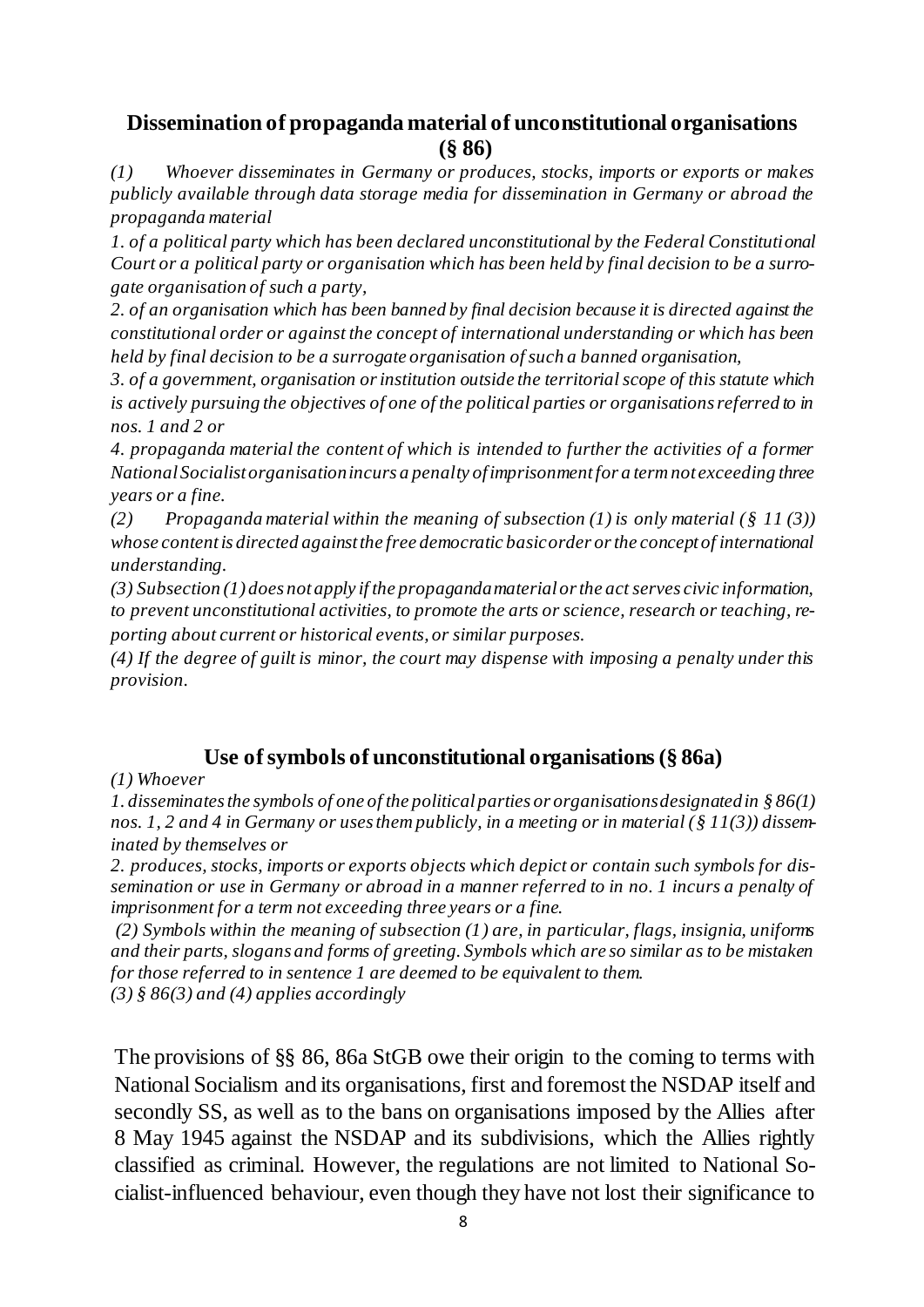this day. With right-wing extremism spreading not only in Germany, which in turn does not deny its closeness to Germany's Nazi past even outside of Germany, it is to be feared that the importance of the regulations in this area, especially of § 86a StGB, will increase again. However, the provisions go further; they must also be seen in the context of § 84 StGB, which criminalises the continuation of a party that the Federal Constitutional Court has declared unconstitutional or a party that the Federal Constitutional Court has determined to be a substitute organisation of a banned party. It may serve as an explanation that political parties in Germany are privileged in many respects. They can only be banned as unconstitutional by the government, but only - after a very elaborate procedure, by the way - by the Federal Constitutional Court. This has happened in two cases in Germany. In 1952, the Federal Constitutional Court banned the Socialist Reich Party, founded in 1949, which had openly succeeded the National Socialists, followed in 1956 by the banning of the Communist Party of Germany. This was followed by attempts to have the National Democratic Party of Germany banned by the Federal Constitutional Court. In the last NPD case, the Federal Constitutional Court refrained from a ban because it considered the NPD so - politically insignificant that a ban was no longer pronounced. In terms of content, however, the court found that the party was unconstitutional. As a result, the party financing law was amended, with the consequence that state subsidies for the NPD ceased to exist. The party fell into insignificance.

In addition to banned parties, §§ 86; 86a StGB also apply to associations which the Federal Minister of the Interior or a Minister of the Interior of the Länder has declared to be banned on the basis of provisions of the Federal Associations Act. These bans have been issued in large numbers. They concern associations on the extreme left as well as on the extreme right of the spectrum. A prominent example, which is certainly also known in Central Asia, should be cited, namely the ban of the *Partiye Karkerêu Kurdistanê* (PKK), which never appeared as a party in Germany and is also listed as a terrorist organisation. It is not a criminal offence in Germany to demonstrate for the goals of a liberated Kurdistan. However, it is a punishable offence if the demonstrators wave the flags of the PKK and wear its symbols as badges on their clothes.

If one looks at the individual cases that occur, one is struck by their right-wing bias. SS symbols are tattooed on the naked skin and shown while bathing at the lake. T-shirts with Nazi slogans are worn in narrow-minded nostalgia. Swastikas are smeared on walls. What foreign visitors to Germany do not bring with them is the awareness that Nazi history is largely a taboo zone for German criminal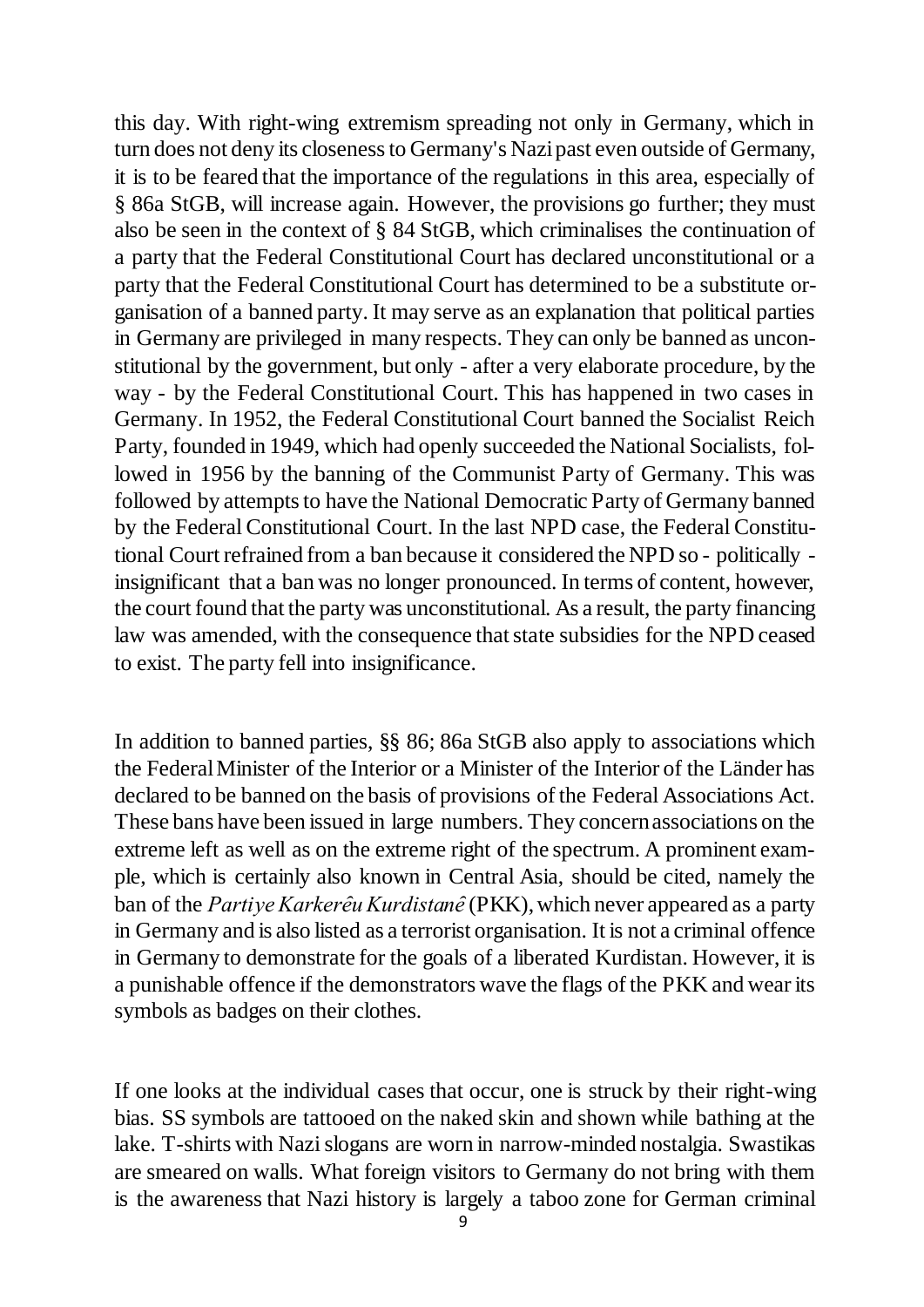law. With advanced alcohol consumption, these foreign visitors then shout "Sieg Heil!" while raising their right hand in the air for the "German salute". The contact with the police officers is sobering for them. But Germans often forget themselves too. The fact that SS memorabilia is not always freely available is no wonder given the historical oblivion of many contemporaries. All this can be subsumed under § 86a StGB.

It is obvious that the offence variants of § 86a StGB can collide with freedom of opinion in individual cases. SS uniforms play a role in theatres as a means of alienation, so that freedom of art under Article 5(3) GG can also be affected. Here, too, the circumstances of the individual case are the decisive ones. In any case, plays with alienating Nazi symbols have not given the public prosecutor cause to intervene in recent decades. This is because the sphere of influence of the art must be taken into consideration. Another, namely that of good taste, is whether such alienating means must necessarily be used. However, the artist alone is responsible for this at first hand. It is true that § 86a StGB does not require an "evil intention or malicious intent". As a rule, the contextual circumstances already objectively reveal what the perpetrator is trying to achieve with the use of the symbols.

# **Defamationof the Federal President (§ 90)**

*(1) Whoever vilifies the Federal President in public, at a meeting or by distributing publications shall be punished with imprisonment from three months to five years. (2) In less serious cases, the court may mitigate the penalty at its discretion if the requirements of § 188 StGB (= defamation and slander against persons in political life) are not met. (3)The penalty is imprisonment from six months to five years if the act is defamation or if the perpetrator, through the act, intentionally promotes efforts against the existence of the Federal Republic of Germany or against constitutional principles.*

The legal value protected by § 90 StGB is the office and the person of the Federal President, but only during his term of office<sup>24</sup>. According to the conception GG, the Federal President is a head of state who is largely limited to representational duties and generally plays no role in the political events of the Federal Republic of Germany. As a symbol of the state - without political possibilities of a counterreaction - the Federal President is particularly vulnerable. Thus, it can also be said that any unjustified attack on the personal honor of the Federal President<sup>25</sup> also

1 <sup>24</sup>BGHSt 16, 338

<sup>25</sup> BGHSt 11, 13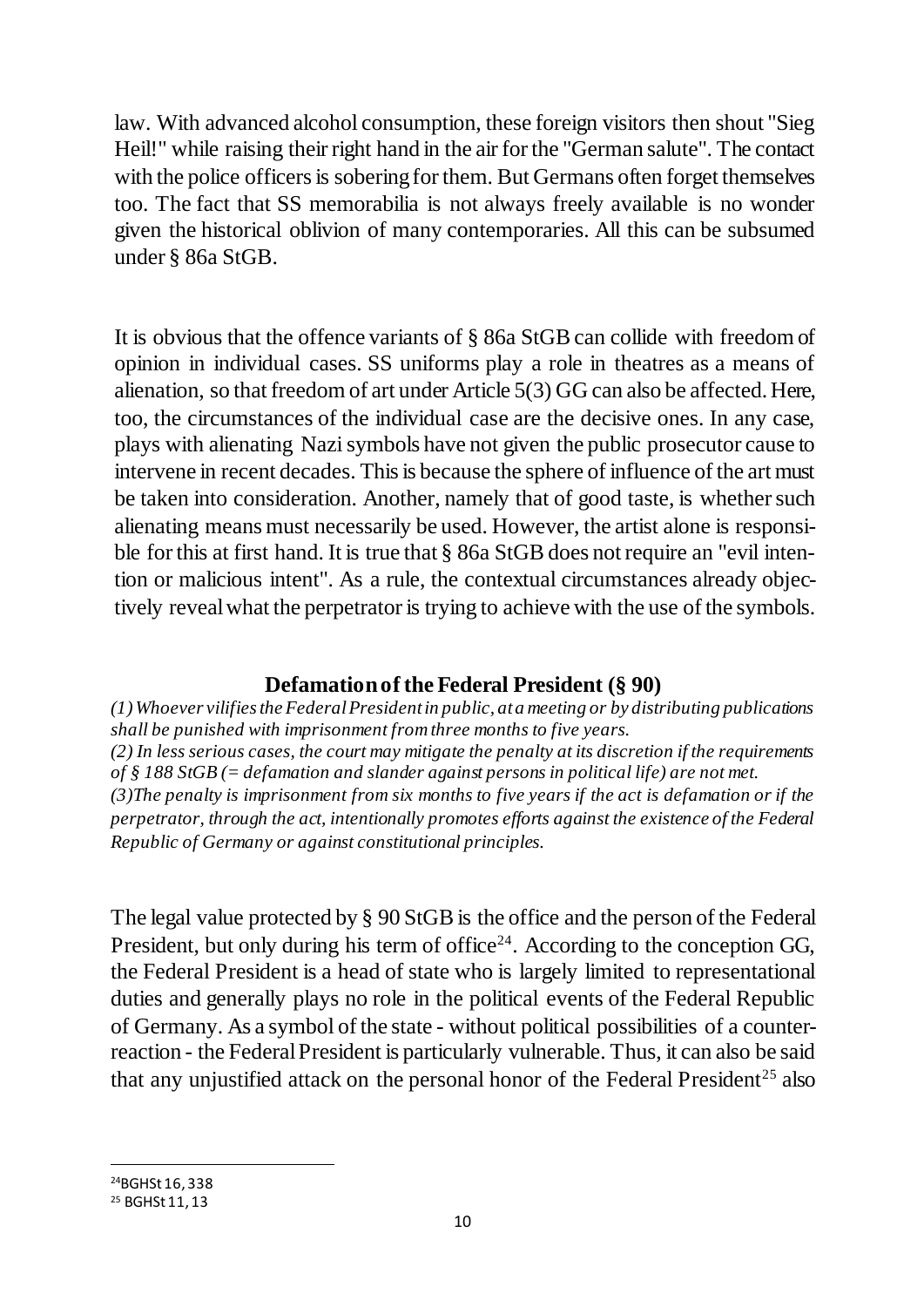impairs him in his official effectiveness<sup>26</sup>. By disparagement is meant particularly gross violations of the honor of the Federal President or a particularly gross disregard for his office. In the less serious cases, it should be noted that criminal liability under the general provisions of §§ 185 - 187 StGB must then also be considered.

The provision does not have much practical significance. This may be due to the effectiveness of most previous and of the current Federal Presidents, who fulfilled their office in such a way that they enjoyed respect among the population. They are and were viewed quite positively; criticism of their conduct of office is virtually imperceptible. Compared with other countries, everyday political life in the Federal Republic of Germany is rather quiet; some even consider it boring. If at all, the head of government is the focus of public criticism, which is sometimes very unsavory. Moreover, the crime of denigrating the Federal President can only be prosecuted with his authorization (§ 90(4) StGB). Presidents would be well advised to make only restrained use of this authorization. After all, no Federal President attaches any value to reporting from the courtrooms of a district court if violations of his personal honor or the dignity of his office are being tried there. At the end of these brief considerations on § 90 StGB, it must not be overlooked that § 90 StGB constitutes special criminal law. § 90 StGB might collide with freedom of opinion and press according to Article 5(1) GG.

## **Disparagement of state and denigration of symbols(§ 90a)**

*(1) Whoever publicly, in a meeting or by disseminating material (section 11 (3)) 1. uses abusive language against or maliciously disparages the Federal Republic of Germany or one of its Länder or its constitutional order or 2. denigrates the colours, flag, coat of arms or the anthem of the Federal Republic of Germany or one of its Länder incurs a penalty of imprisonment for a term not exceeding three years or a fine.* 

*(2) Whoever removes, destroys, damages, renders unusable or defaces, or commits defamatory mischief on a flag of the Federal Republic of Germany or of one of its Länder which is on public display or a national emblem which has been mounted in a public place by an authority of the Federal Republic of Germany or one of its Länder incurs the same penalty. The attempt is punishable.* 

*(3) The penalty is imprisonment for a term not exceeding five years or a fine if the offender, by committing the act, intentionally supports activities directed against the continued existence of the Federal Republic of Germany or against its constitutional principles.*

<sup>1</sup> <sup>26</sup> Mark **Steinsiek**, Leipziger Kommentar zum Strafges etzbuch, Vol. 7, 7<sup>th</sup> ed., Berlin 2021, § 90 margin. 1; Detlev **Steinberg-Lieben**, Schönke-Schröder, Strafgesetzbuch Kommentar, 30th ed., München 2019, § 90 margin. 2; Thomas **Fischer**, Strafgesetzbuch, 68th ed., München 2021, § 90 margin. 2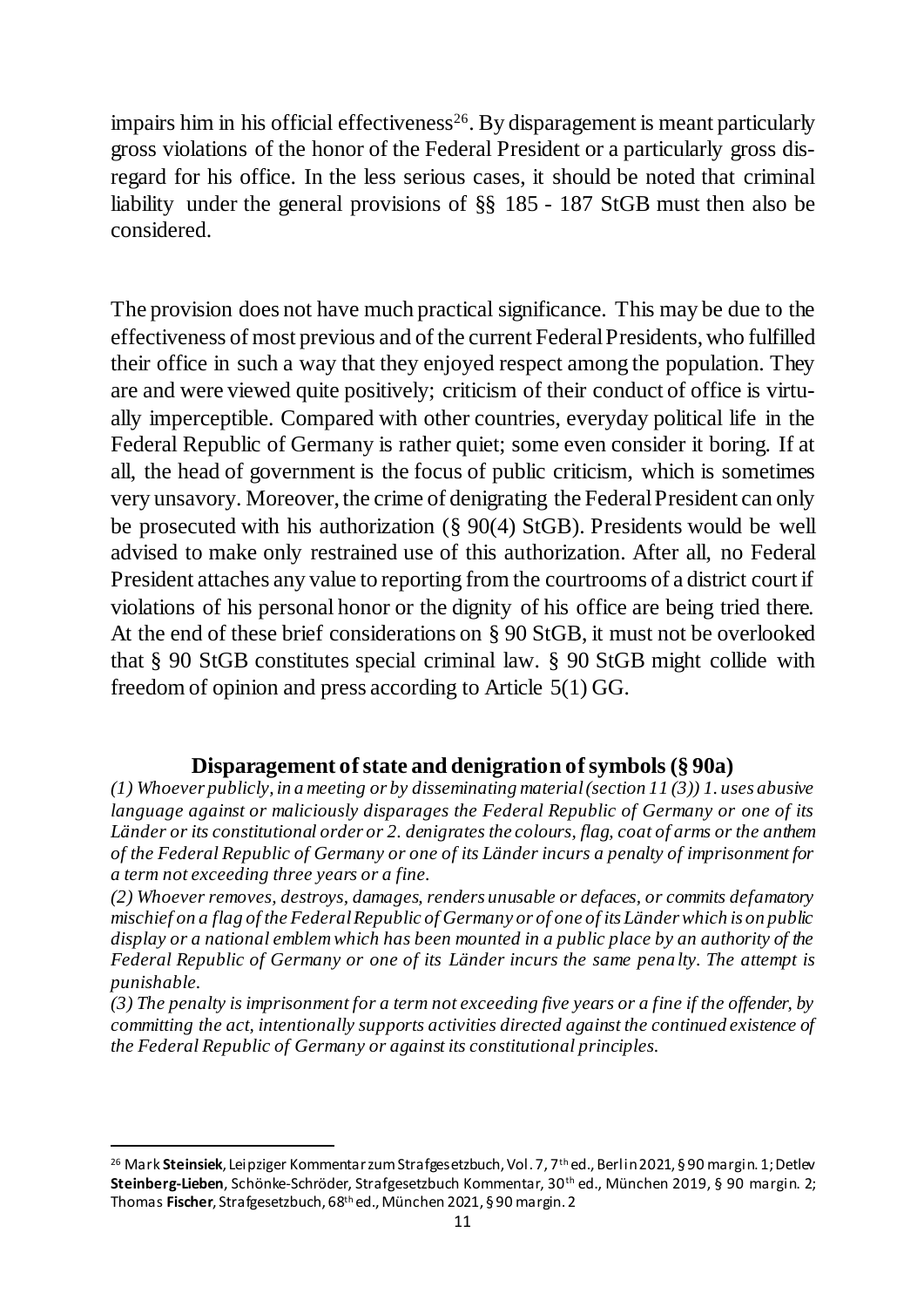This regulation is constitutional<sup>27</sup>. In particular, it infringes neither freedom of opinion and freedom of the press (Article 5 (1) GG) nor freedom of the arts (Article  $5(3)$  GG)<sup>28</sup>. It is an abstract offence of endangerment, which has the protection of the free democratic basic order in mind. The offence must therefore be suited to cause such a threat. Insofar as criticism is levelled at the provision, it must be borne in mind that an unresponsive acceptance of the slurs can, at least in part, be misunderstood as a weakness of the state that inhibits identification<sup>29</sup>. Intent is only required in the case of qualification according to § 90a para. 3  $StGB<sup>30</sup>$ .

Insulting means a particularly crude expression of disrespect in terms of form or content. Mere criticism of authorities or the state is not sufficient. Name-calling can be found in factual assertions as well as in value judgements<sup>31</sup>. The reproduction of another's statements may also be sufficient if the offender indicates that he adopts the other's insult. The decisive factor is not what the offender intended to say, but how his statement must be objectively and reasonably understood. How the addressees understood the utterance is irrelevant<sup>32</sup>.

Disparagement is to be understood as any manifestation which makes the object of protection concerned appear unworthy and unworthy of the respect of the citizens of the state<sup>33</sup>. The call for a non-violent overthrow is said to be covered by Article  $5(1)$  GG. The contempt must be malicious<sup>34</sup>.

Malice is present if, despite knowledge of the injustice, the defamation is motivated by a reprehensible motive<sup>35</sup>, namely if it is based on a hostile attitude<sup>36</sup>. The

<sup>27</sup> BVerfGE 47, 232 f.; 92, 12; NJW 1999, p. 205

<sup>28</sup> Detlev **Steinberg-Lieben**, cit. loc., § 90a margin no. 1

<sup>29</sup> BGH, NStZ 98, p. 408; **Schroeder**, JR 79, p. 80; Thomas **Würtenberger**, JR 1979, p. 313; Detlev **Steinberg-Lieben**, cit. loc., § 90a margin. 1; different view M. **Vormbaum**, Strafbare Nationalismus-Kritik? Zur Verunglimpfung staatlicher Symbole (§ 90a para. 1 no. 2 StGB), GA 16, p. 609 ff., who considers criminal liability to be rather counterproductive, but not necessary in terms of criminal policy.

<sup>30</sup> Detlev **Steinberg-Lieben**, cit. loc., § 90a margin 1.

<sup>31</sup> RGSt 65, 423

<sup>32</sup> RGSt 61, 155; Detlev **Steinberg-Lieben**, cit. loc., § 91a margin. 5

<sup>33</sup> BGHSt 3, 346; 7, 110; NStZ 2003, p. 145; VGH Mannheim, NJW 1976, p. 2177 –characterization of the Bundestag election as a fraud manoeuvre.

<sup>34</sup> Detlev **Steinberg-Lieben**, cit. loc., § 91a margin. 7

<sup>35</sup> BayObLG, NJW 1953, 874

<sup>36</sup> BGH, NJW 1964, p. 1483; OLG Hamburg, NJW 1975, p. 1088; OLG Bremen, JR 1979, p. 120; Detlev **Steinberg-Lieben**, cit. loc., § 90a margin. 9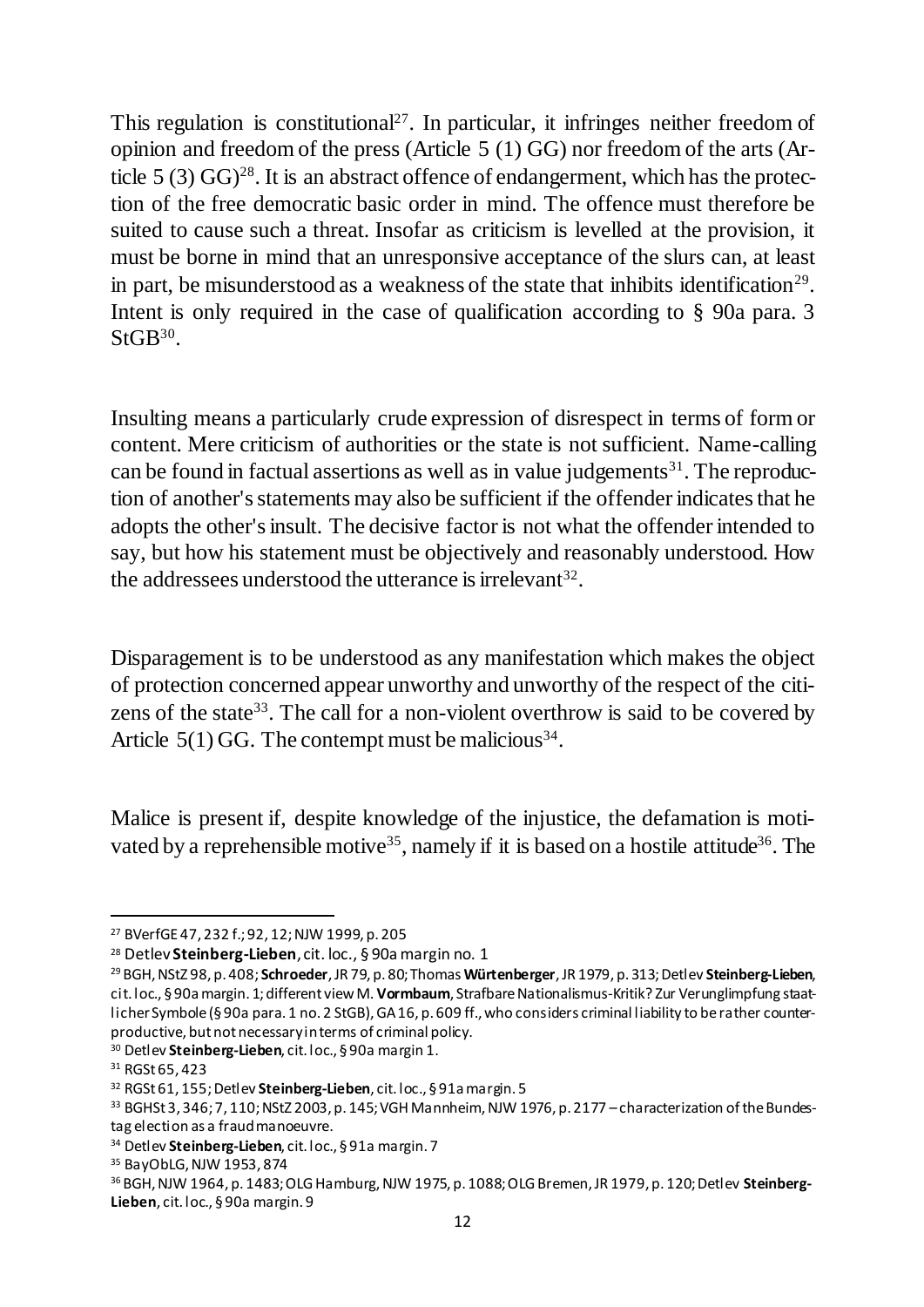protection of the  $3<sup>rd</sup>$  verse of the German national anthem is disputed<sup>37</sup> because neither the constitution nor any law mentions it. It goes back to a simple exchange of letters between Federal President Heuss and Federal Chancellor Adenauer and also has its tradition<sup>38</sup>. The isolated federal eagle is not equivalent to the official coat of arms of the Federal Republic<sup>39</sup>.

In contrast to BVerfG, NJW 2009, p.  $908<sup>40</sup>$ , the designation of the federal flag as "black-red-mustard" also constitutes a denigration of the federal flag in view of the historical significance of the battle slogan of the opponents of the Weimar Republic and in its context of the glorification of the German Reich $41$ .

The relationship between § 90a StGB, in particular, the freedom of art under Article  $5(3)$  GG is problematic<sup>42</sup>. The freedom of art does not take precedence over the protection of the state and its symbols per se, since the unconditionally guaranteed freedom of art - even its own guarantee presupposes, like any other fundamental rights guarantee - a functioning state order that protects fundamental rights. It therefore finds its limits in the fundamental rights of third parties as well as in other concrete protected interests  $GG<sup>43</sup>$ . Artistic freedom is not a carte blanche for defamation. In individual cases, therefore, a balancing of interests is necessary, taking into account the particularities of artistic activity and the effect of works of art. The balance lies in the practical concordance of the conflicting legal interests<sup>44</sup>. The situation is similar in the case of the conflict between  $\S$  90a StGB and the freedom of opinion under Article  $5(1)$  GG<sup>45</sup>. According to BVerfG, NJW 2009, p. 908, in the case of ambiguous statements, a conviction should only be handed down in the required consideration of the individual case if possible interpretations that do not lead to a conviction are ruled out on viable grounds. In the case of restrictions on freedom of opinion, it must always be borne in mind

<sup>37</sup> BVerfGE 81, 298/308; **Hellenthal**, NJW 1988, p. 1294; Buscher, NVwZ 1997, p. 1064; **Gusy**, JZ 1990, p. 641; **Karpen/Hofer**, JZ 1992, p. 1065; **Allgauer**, MDR 1988, p. 1022; **Spendel**, JZ 1988, p. 744; OLG Hamm, GA 63, p. 28 (shouts of "Pfui" during the singing of the anthem).

<sup>38</sup> Contesting the legal protection **Hümmerich/Beucher**, NJW 1987, p. 3227). On the protection of state symbols in general: **Burkiczak**, Der straf- und ordnungswidrigkeitenrechtliche Schutz der deutschen Staatssymbole, JR 2005, p. 50 ff.

<sup>39</sup> OLG Frankfurt, NJW 1991, p. 117; see also Detlev **Steinberg-Lieben**, cit. loc., § 90a margin. 10

<sup>40</sup> with critical comment by **Preisner**, NJW 2009, p. 897, M. **Vornbaum,**JR 2009, p. 127

<sup>41</sup> Detlev **Steinberg-Lieben**, cit. loc., § 90a margin. 11; on the affixing of a swastika to the federal flag: BGH, NJW 1970, p. 1693

<sup>42</sup> BVerfGE 47, 231; 69, 269; BGHSt 19, 311; VGH Mannheim, NJW 1976, p. 2176; Volk, JR 1980, p. 294

<sup>43</sup> BVerfGE 30, 193; 81, 278, 298 with comment **Gusy**, JZ 1990, p. 640; **Hufen**, JuS 1991, p. 687; BGH, NStZ 1998, p. 408

<sup>44</sup> BVerfGE 30, 191; 77, 253; 81, 278; 83, 143

<sup>45</sup> cf. BVerfG, NJW 2012, 1273; NJW 1985, p. 263; OLG Frankfurt, NJW 1984, p. 1128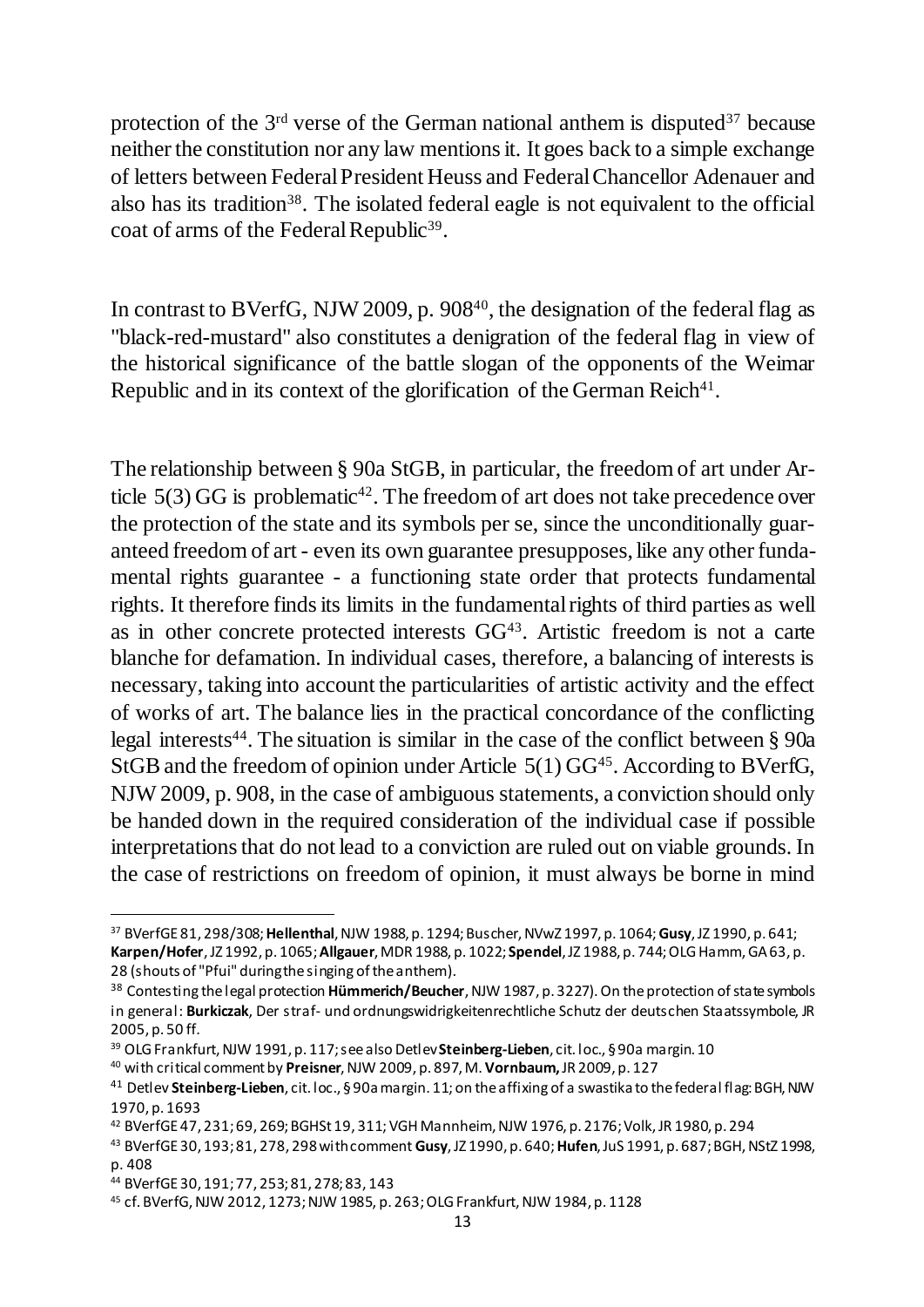that it has its democratic value because it has historically grown out of criticism of power $46$ .

## **Anti-constitutional disparagement of constitutional organs (§ 90b)**

*(1) Whoever publicly, in a meeting or by disseminating material (section 11 (3)) disparages a constitutional organ, the Federal Government or the Federal Constitutional Court, the government or constitutional court of one of the Länder or one of its members in this capacity and in a manner which tarnishes the reputation of the state, and thereby intentionally supports activities directed against the continued existence of the Federal Republic of Germany or against its constitutional principles, incurs a penalty of imprisonment for a term of between three months and five year.*

*(2) The offence may be prosecuted only upon authorisation by the constitutional organ or member affected.*

What has been said about § 90a StGB applies here accordingly. It should be added that the object of protection of this provision is the highest state organs against subversion of the state. The personal honour of the members of these organs is not subject to § 90b StGB. Therefore, the offence must always be related to the official conduct of the affected organ or one of its members<sup>47</sup>.

# **Disparagement of symbols of the European Union (§ 90c)**

*(1) Whoever disparages the flag or the anthem of the European Union in public, at a meeting or by disseminating a content (§ 11(3)) shall be punished with imprisonment for not more than three years or a fine.*

*(2) Whoever removes, destroys, damages, renders unusable or unrecognisable a publicly displayed flag of the European Union or commits insulting mischief on it shall also be punished. The attempt is punishable.* 

# **Violation of flags and emblems of foreign states (§ 104)**

*(1) Whoever removes, destroys, damages or renders unrecognisable a flag of a foreig n state which is publicly displayed on the basis of legal provisions or according to recognised custom, or whoever removes, destroys, damages or renders unrecognisable a national emblem of such a state which has been publicly displayed by a recognised representation of that state, or whoever commits insulting mischief on it, shall be punished with imprisonment for not more than two years or with a fine. Likewise, whoever publicly destroys or damages the flag of a foreign state and thereby disparages it shall be punished. Flags that are confusingly similar to the flags mentioned in sentence 2 shall be deemed equivalent to the flags mentioned in sentence 2. (2) The attempt is punishable.*

<sup>46</sup> Detlev **Steinberg-Lieben**, cit. loc., § 90a margin. 19

<sup>47</sup> Detlev **Steinberg-Lieben**, cit. loc., § 90b margin. 1 and 2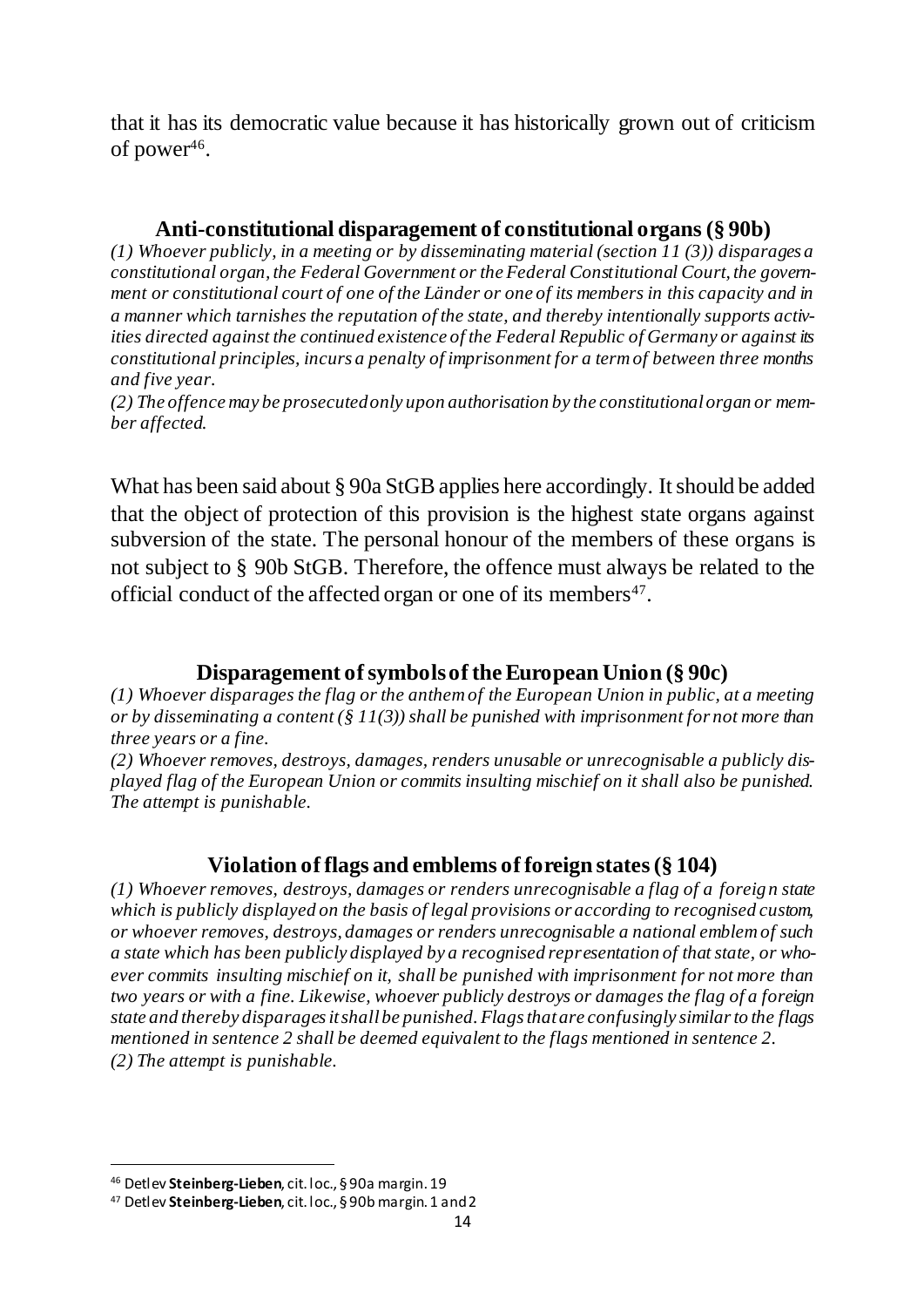## **Requirements for criminal prosecution (§ 104a)**

*Offences under this section shall only be prosecuted if the Federal Republic of Germany maintains diplomatic relations with the other state and a request for prosecution has been made by the foreign government.*

In terms of content, the criminal liability provisions under §§ 90c; 104 also belong to these previously described criminal provisions. Their relationship of tension to the freedoms of expression is not different, so that reference can be made to the explanations in this regard. It should be noted, however, that the criminal law protection of the symbols of foreign states is not discretionary, but is required by customary international law. With regard to the protection of the EU flag and anthem, the German legislator can be granted that the EU symbols are at least as worthy of protection as those of foreign states. On the other hand, there is a lack of protective regulations for other international organisations, although they appear to be worthy of protection in the same way. The burning of the UN flag, for example, is not punishable by German criminal law. On the other hand, the protection of international symbols must not become inflationary. The question then is, where do you start and where can you stop?

## **Instructions for committing serious violent offence endangering state (§ 91)**

*(1) Whoever* 

*1. extols or gives another person access to material (section 11 (3)) whose content is of such a nature as to serve as instructions for committing a serious violent offence endangering the state (section 89a (1)) if the circumstances of its dissemination are conducive to promoting or encouraging others' preparedness to commit a serious violent offence endangering the state, 2. obtains material of the kind designated in no. 1 for the purpose of committing a serious* 

*violent offence endangering the state incurs a penalty of imprisonment for a term not exceeding three years or a fine.* 

*(2) Subsection (1) no. 1 does not apply if* 

*1. the act serves the purpose of civic information, protection against anti-constitutional activities, the arts and science, research or teaching, reporting about current or historical events, or similar purposes or* 

*2. the act solely serves the performance of lawful professional or official duties.* 

*(3) If the degree of guilt is minor, the court may dispense with imposing a penalty under this provision.*

This provision, which also affects the freedoms of communication, has its background in the widespread practice in extremist Islamist circles of disseminating detailed instructions for terrorist acts of violence. This includes instructions on how to build bombs as well as on the question of what maximum damage suicide attacks can achieve. The provision is internally related to § 89a StGB, which provides for criminal liability for preparing a serious act of violence endangering the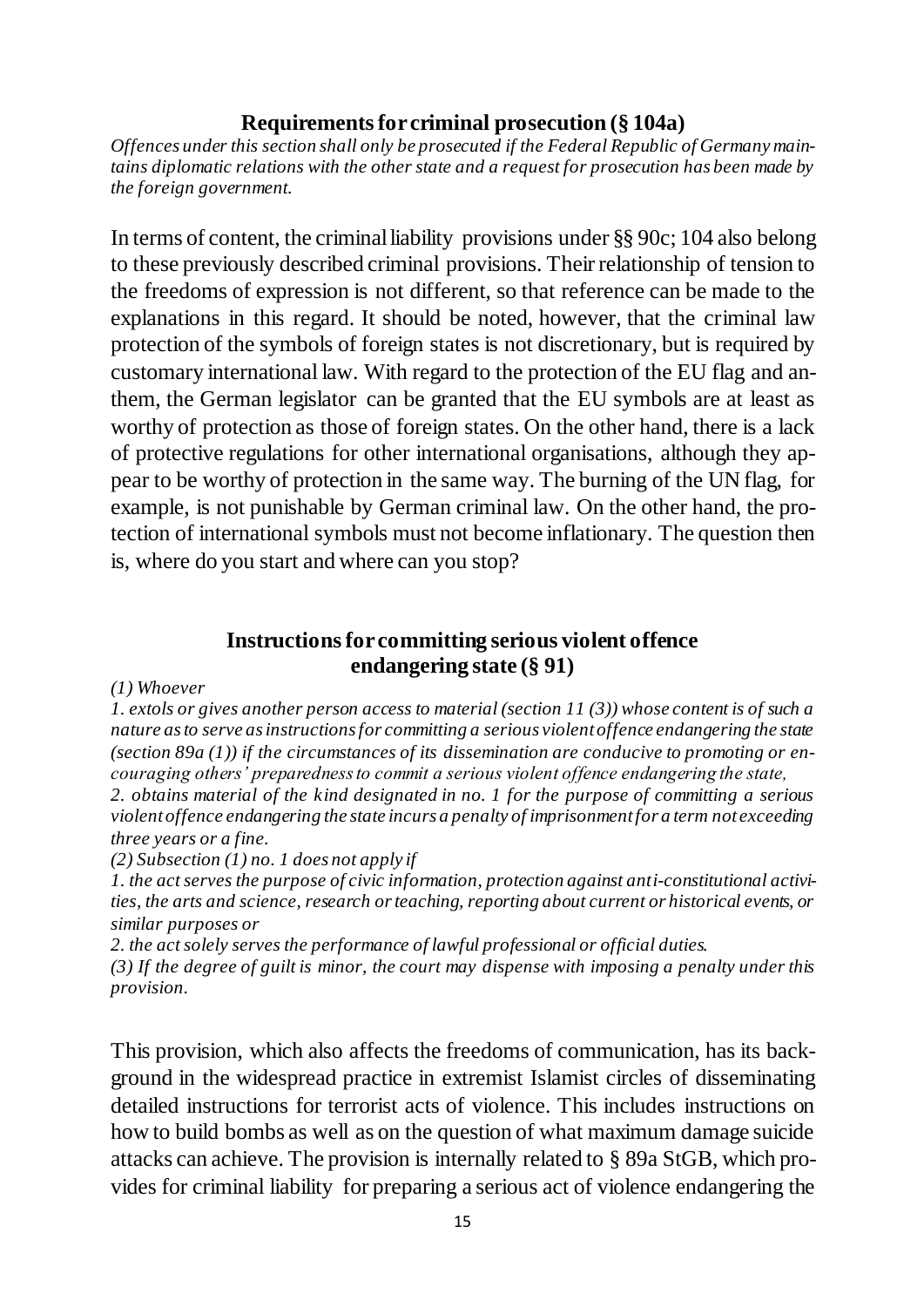state. Through the provisions of §§ 89a and 91 StGB, the Federal Republic of Germany has also accomplished obligations under international law to criminalise certain forms of action that precede a terrorist act under §§ 129a and 129b StGB, but are not themselves covered by them. The shifting of punishability to the purely endangering area is not undisputed in the legal literature of the Federal Republic of Germany. However, it is not possible to go into this in depth within the framework set by the exchange of ideas for reasons of time. § 91 StGB refers to writings according to § 11(3) StGB, which also covers instructions on the internet. Thus, the reference to freedom of opinion and freedom of the press under Article 5(1) GG is already given. The dangerous instructions are in fact not a question of the area of freedom, but of their restrictions according to Art. 5(2) GG. The collisions between freedom of opinion and freedom of the press under Article 5(1) GG and criminal liability under § 91 StGB are largely defused by § 91(2) StGB, which expressly excludes certain professional activities from criminal liability. Moreover, it must not be forgotten in this context that the instructions in question are usually disseminated anonymously. In my opinion, anonymous opinions do not deserve protection under fundamental rights.

# **No Special Criminal Regime for Insults to Foreign Heads of State and Government (former § 103)**

Until January 1<sup>st</sup>, 2018, the German Criminal Code contained a provision under the heading "Insulting Organs and Representatives of Foreign States" in § 103, according to which anyone who insults a foreign head of state or who, with reference to their position, insults a member of a government who is in the country in an official capacity, or a head of a foreign diplomatic representation who is certified in the territory of the Federal Republic of Germany, is punished with imprisonment of up to three years or with a fine, and in the case of defamatory insult, with imprisonment of three months to five years. The provision was only applied under the conditions of § 104a StGB, namely if the Federal Republic of Germany maintained diplomatic relations with the other state, reciprocity was guaranteed, there was a request for prosecution by the foreign government, and the federal government granted authorization for prosecution. §103 StGB was generally seen as a norm by which the Federal Republic of Germany protects its foreign relations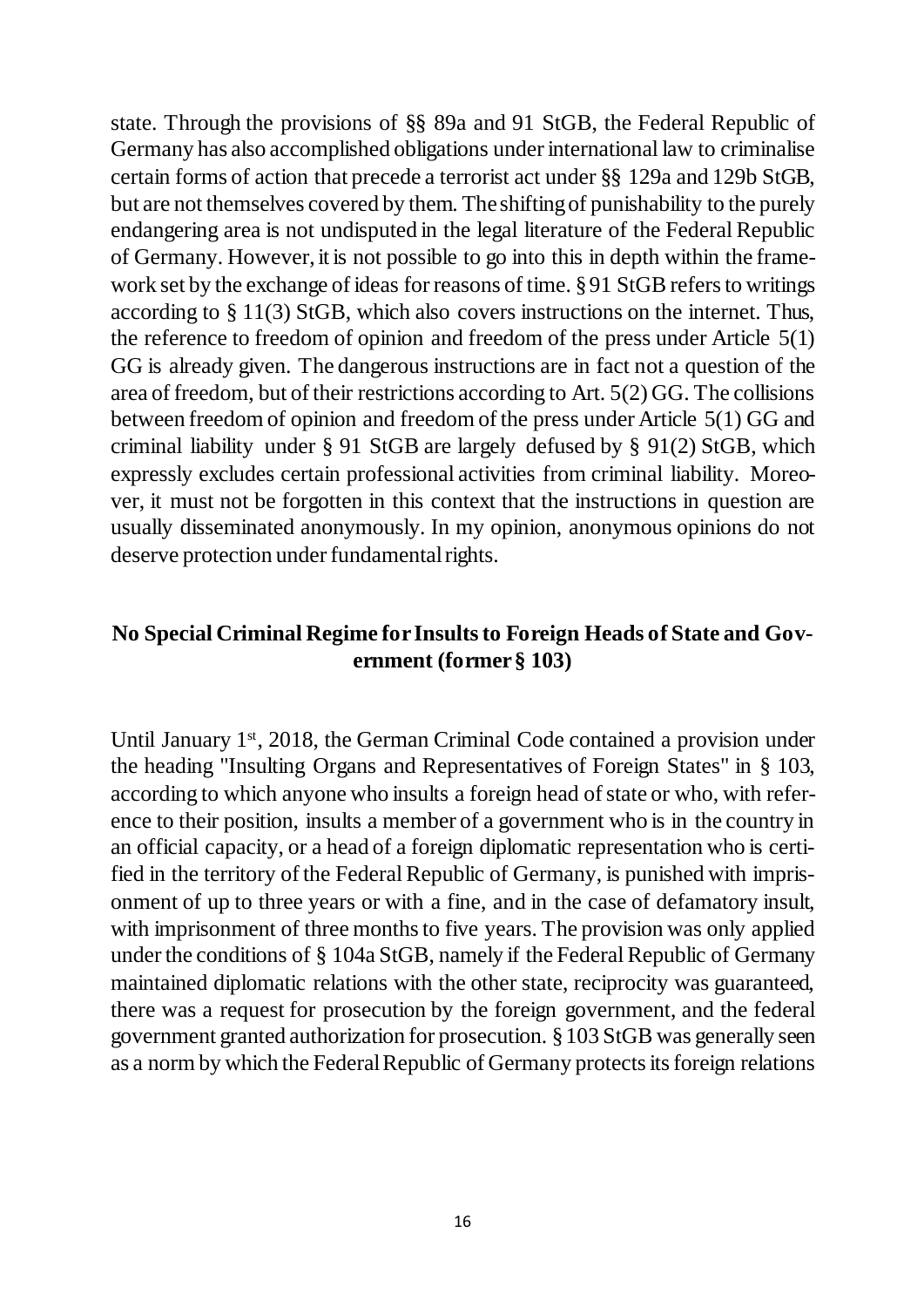with foreign states in a special way<sup>48</sup>. The provision had only little practical significance in criminal law practice<sup>49</sup>. One has to go back very far into the history of the Federal Republic of Germany to be able to determine a relevance that was effective in public. In June 1967, the Iranian Shah Rheza Pawlewi toured Europe and also paid a visit to Germany, which led to riots in Berlin. At the height of these riots in Berlin, which must be seen in the context of the general student protests in Germany at the end of the 1960s, a right-wing radical shot the student Benno Ohnesorg. In connection with the Shah's visit, the Iranian government demanded that any perpetrators also be prosecuted for anti-Shah statements. The German government at the time tried not to add fuel to the fire of the already heated situation and therefore tried to dissuade the Iranian government from making formal demands for prosecution. This was largely successful<sup>50</sup>. After that, the provision fell into a slumber, from which it was suddenly kissed awake in 2016. Turkish President *Recep Tayib Erdoĝan* has a tendency to provoke foreign countries as well. For some time, Germany was also the focus of his provocations, which he never understood as such and against which the Turkish government always vehemently defended itself. Public perception in Germany, however, was quite different. In this heated German-Turkish situation in spring of 2016, the German satirist *Jan Böhmermann* published a satirical poem about *Recep Tayib Erdoĝan*, which in my view was in bad taste, on German public television. This led to the government of the Republic of Turkey formally demanding that Jan Böhmermann be punished for insult under § 103 StGB. A public outcry went through Germany. Since the requirements of § 104a StGB were met, the German Federal Government granted the necessary authorization to prosecute. This in turn brought public criticism to German Chancellor Dr. Angela Merkel. However, I do not see what the German government could have done differently in the situation. To formally refuse to grant the authorization would have further strained relations between Berlin and NATO member Turkey. Burying one's head in the sand would certainly not have been a solution either. The criminal proceedings against Jan Böhmermann were later dropped by the locally responsible public prosecutor's office in Mainz in accordance with § 170(2) of the German Code of Criminal

<sup>48</sup> Hans-Heinrich **Jescheck**, Straftaten gegen das Ausland, in: Siegfried Hohenleitner/Ludwig Lindner/Friedrich Nowakowski [Hrsg.], Festschrift für Theodor Rittler zu seinem 80. Geburtstag, Innsbruck 1957, p. 275; Gerhard **Simon**, Der Ehrenschutz ausländischer Staatsoberhäupter, Diplomaten und Staatssymbole im Lichte der Rechtsvergleichung, in: Hans Lüttger/Hermann Blei/ Peter Hanau [Hrsg.], Festschrift für Ernst Heinitz zum 70. Geburtstag am 1. Januar 1972, Berlin 1972, 737; Hans **Lüttger**, Bemerkungen zu Methodik und Dogmatik des Strafschutzes für nichtdeutsche öffentliche Rechtsgüter, in Joachim Herrmann/Theo Vogler u. a. [Hrsg.], Festschrift für Hans-Heinrich Jescheck zum 70. Geburtstag, Berlin 1985, p. 121/130; Markus **Deiters**, in: Markus Thiel [ed.], Wehrhafte Demokratie. Beiträge zum Schutz der freiheitlichen demokratischen Grundordnung, Tübingen 2003, pp. 291, 293; Karl Lackner/Kristian **Kühl**, Strafgesetzbuch, Kommentar, 25th ed., München 2005, margin. 1 vor § 102

<sup>49</sup> Federal Government –BT-Ds 18/10980, S. 6

<sup>50</sup> BT-Ds 18/10980, S. 6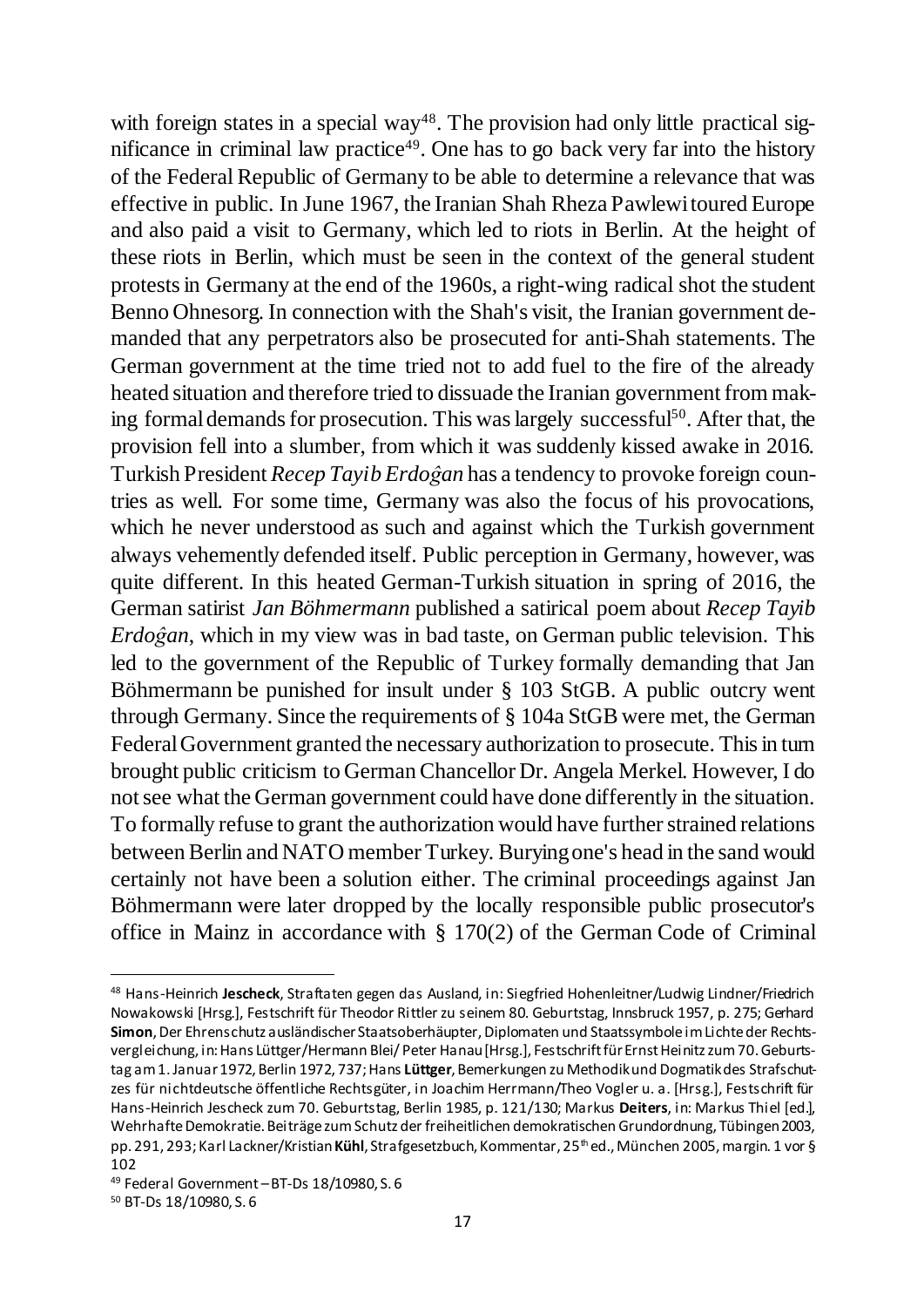Procedure (StPO). The reasoning of the decision is not a legal bright spot, because the prosecution thought that they did not find sufficient evidence for Böhmermann having acted with intent - this for a satirist who also made fun of the alleged size of *Erdogan*'s genitals in his tasteless poem! What the Turkish government certainly did not want to achieve with its demand for punishment against *Böhmermann* occurred after long discussions<sup>51</sup>, which were held under the heading: Abolish the punishability of lèse majésté!<sup>52</sup>: By Act of July  $17<sup>th</sup>$ , 2017, § 103 StGB was deleted from the penal code (effective from January  $1<sup>st</sup>$ , 2018)<sup>53</sup>. However, the repeal of § 103 StGB does not mean that foreign heads of state and of government as well as foreign ambassadors are now "fair game" in Germany. It is still possible to prosecute insults, defamation and slander to their detriment under §§ 185 to  $188 \text{ St} \text{GB}^{54}$ .

#### **Propaganda against the Bundeswehr (§ 109d)**

*Whoever, against his better knowledge, makes untrue or grossly distorted allegations of a factual nature, the dissemination of which is likely to interfere with the activities of the Bundeswehr, for the purpose of dissemination, or disseminates such allegations, knowing them to be untrue, in order to obstruct the Bundeswehr in the performance of its task in national defense, shall be punished by imprisonment for not more than five years or by a fine.*

At any rate, in peacetime the provision of § 109d StGB is practically meaningless<sup>55</sup>. In the case of defense, this may be different. The provision protects, on the one hand, the will of the population of the Federal Republic of Germany to defend itself and, as its basis, on the other hand, the ability of the Bundeswehr to function<sup>56</sup>. In the case of criminal provisions related to the defense capability of the Federal Republic of Germany, it is appropriate to look at predecessor provisions

<sup>1</sup> <sup>51</sup> cf. Helmut **Satzger**, Strafbare Beleidigung eines ausländischen Staatsoberhaupts durch politische Satire? –Was kann Deutschland aus dem Fall Böhmermann lernen?, JFT 2-4/2017, S. 707 – 716; Alexander **Thiele**, Erlaubte Schmähkritik? Die verfassungsrechtliche Dimension der causa Jan Böhmermann, verfassungslog.de/erlaubte-Schmaehkritik-die-verfassungsrechtliche-dimension-der-cause-boehmermann of April 11th, 2016 –retrieved on May 5th, 2021; Alexander **Heinze**, Mehr Zynismus wagen! Aspekte der causa Böhmermann, HRJ 2016, S. 81 –95; Wolfgang **Mitsch**, Zwischenruf: § 103 StGB – ist das noch Recht oder kann das weg?, KriPoZ 2016, S. 101 –105; Luise **Winkler**, Zur Frage der Abschaffung des Straftatbestands der Beleidigung von Organen und Vertretern ausländischer Staaten (§ 103 StGB), Juli 2016 retrieved fro[m: https://www2.duisburg.de/micro2/europe\\_direct/me](https://www2.duisburg.de/micro2/europe_direct/medien/bindata/Zur_Frage_der_Abschaffung_des_103_StGB.pdf)[dien/bindata/Zur\\_Frage\\_der\\_Abschaffung\\_des\\_103\\_StGB.pdf](https://www2.duisburg.de/micro2/europe_direct/medien/bindata/Zur_Frage_der_Abschaffung_des_103_StGB.pdf) on May 5th, 2021; Bernd **Heinrich**, Über die Entbehrlichkeit der Tatbestände der §§ 103, 353a StGB, ZStW 2017, S. 425-432

 $52$  See §§ 94 – 104 Reichsstrafgesetzbuch of May 15<sup>th</sup>, 1871

 $53$  BGBl. 2017 I S. 2439; BT-Ds 18/10980 of January 25<sup>th</sup>, 2017: Draft Law on the Deletion of §103 StGB

<sup>&</sup>lt;sup>54</sup> BT-Ds 18/10980, S. 7 referring to International Law not requiring a special regime for insults of foreign Heads of State (**Kreß** in Münchner Kommentar zum Strafgesetzbuch, 2nd ed., München 2012, Vor §§ 102 ff., margin. 2 et seq.).

<sup>55</sup> Peter **Greiser**, Eine bedeutungslose Strafbestimmung, NJW 1973, p. 231; Thomas **Fischer**, cit. loc., § 109d margin. 1

<sup>56</sup> Albin **Eser**, in: Schönke/Schröder, Strafgesetzbuch Kommentar, 30th ed., München 2019, § 109d margin. 1 - 3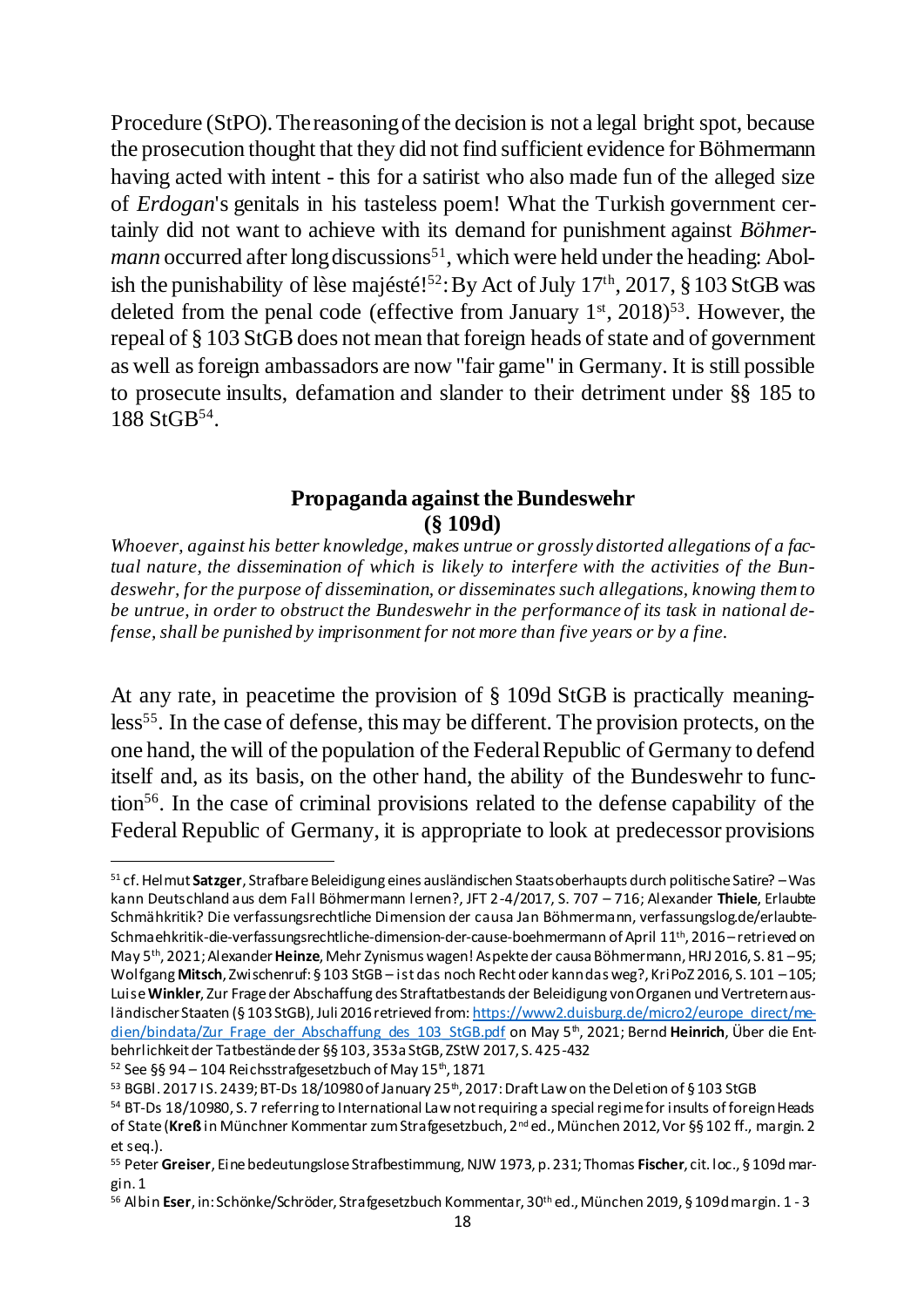because of the experiences in the Third Reich. The Kriegsssonderstrafrechts-Verordnung did contain provisions that can be found today - in a mitigated form - in §§ 109; 109a StGB and in §§ 16; 19 WStG. However, there is no model for § 109d StGB in the history of German criminal law<sup>57</sup>.

§ 109d of the German Criminal Code is about "intellectual sabotage". The provision is thus in tension with freedom of opinion and freedom of the press under Article 5(1) GG, the German constitution. The opinion of Thomas Fischer (op. cit.) that these guarantees of freedom are not affected at all because it follows from Article 5(2) GG that no one has carte blanche to deliberately disseminate untruths may be questioned. The fundamental rights under Article 5(1) GG leave it up to the individual and the individual press organ to decide in undisturbed freedom whether to participate in the public discourse with the truth or with the untruth. The risk they thereby take upon themselves is part of freedom and may result in the legal consequences from the limits of Article 5(2) GG. The broad concept of freedom of opinion and freedom of the press will have to be questioned in view of current developments on the Internet, where anonymous "fake news" is popularly disseminated<sup>58</sup>. Since Article  $5(1)$  GG envisages open and public discourse as an essential element of liberal democracy, anonymous disseminators of news cannot enjoy constitutional protection. This is because in public discourse, one shows one's face; incidentally, there is no fundamental right to anonymity.

Taking an evaluative overall view of Section 109d StGB, it may be said: The requirements for punishability are so high that it is hardly conceivable that at some point - even in a state of defense - someone will be punished under this provision.

## **Public incitement to commit offences(§ 111)**

*(1) Whoever publicly, in a meeting or by disseminating material (section 11 (3)) incites the commission of an unlawful act incurs the same penalty as an abettor (section 26). (2) If the incitement is unsuccessful, the penalty is imprisonment for a term not exceeding five years or a fine. The penalty may not be more severe than if the incitement had been successful (subsection (1)); section 49 (1) no. 2 applies.*

<sup>57</sup> Albin **Eser**, cit. loc., § 109d margin 1 –3

<sup>58</sup> Christoph **Coen**, in Leipziger Kommentar zum Strafgesetzbuch, vol. 7, 7th ed., Berlin 2021, § 109d margin. 3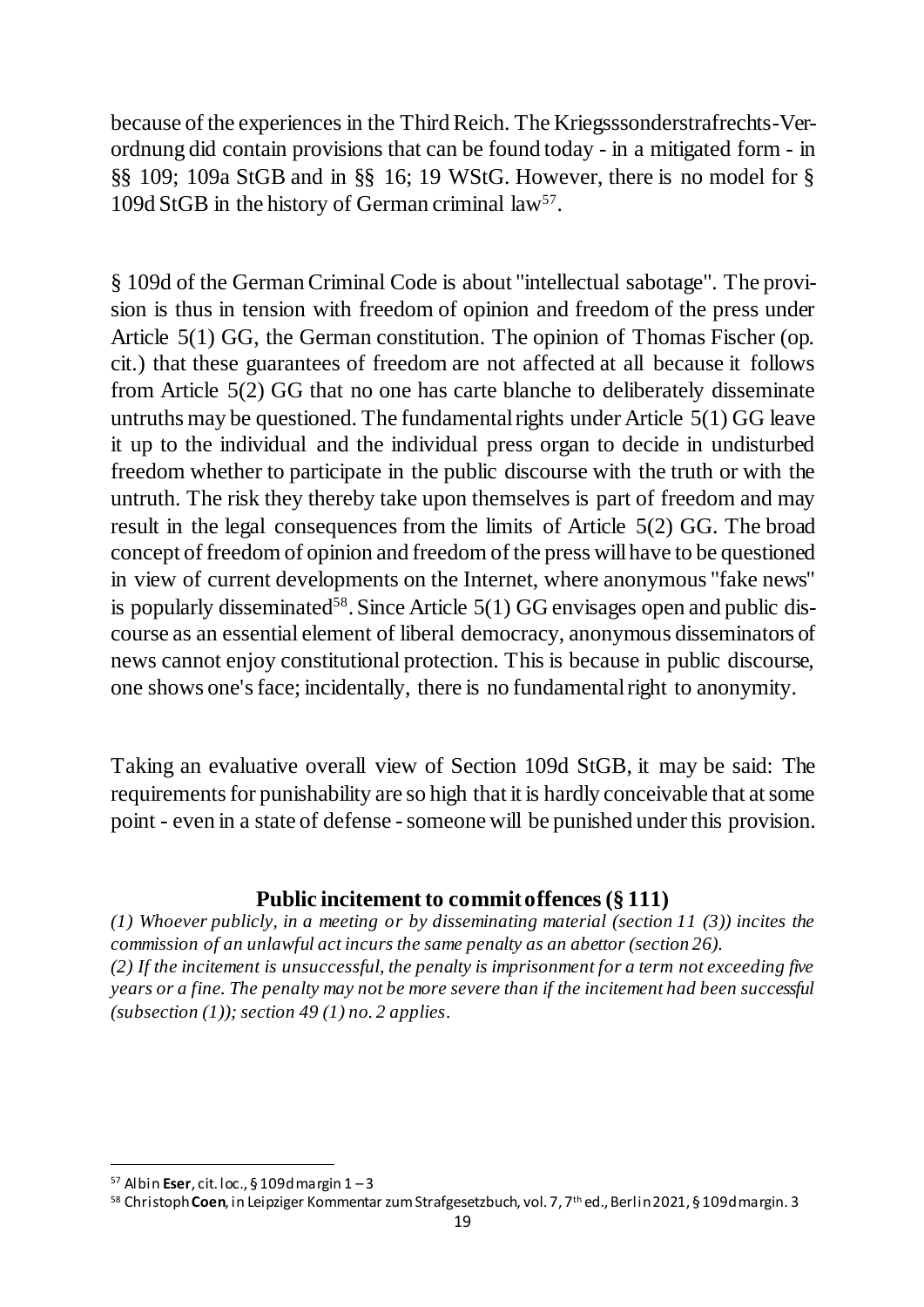The provision is a supplement to the provisions on participation in the offence (instigation and aiding and abetting). Its practical significance is low. The provision protects domestic peace, but also the legal interest that is called upon to be infringed<sup>59</sup>. It is an offence of utterance and covers the declaration directed at third parties to do or refrain from doing something that is punishable. The mere advocacy of criminal offences or the expressed sympathy for a certain criminal conduct is generally not sufficient<sup>60</sup>. The addressees of the incitement understood in this way do not have to be specific<sup> $61$ </sup>. The act that is called upon does not have to be determined in the legal sense. It is sufficient that its punishability can also be derived from the circumstances referred to<sup>62</sup> However, if the additionally referenced circumstances only occur after the request, they are irrelevant<sup> $63$ </sup>. The contextual connections are, however, also important with regard to freedom of expression and freedom of the press, which are also relevant in § 111. In these cases, it must be determined whether the appeal contains legitimate criticism of certain conditions, such as the appeal to soldiers to refuse to obey orders because the participation of the Bundeswehr in foreign missions is considered to be contrary to international law<sup>64</sup>. However, whether Art.  $5(1)$  and (3) GG can provide a general ground for justification is under disputed<sup>65</sup>.

#### **Disturbing the public peace by threats of criminal offences(§ 126)**

*(1) Whoever, in a manner likely to disturb the public peace,*

*2. an offence against sexual self-determination in the cases referred to in § 177, paragraphs 4 to 8, or § 178*

*3. murder (§ 211), manslaughter (§ 212) or genocide (§ 6 of the International Criminal Code) or a crime against humanity (§ 7 of the International Criminal Code) or a war crime (§§ 8, 9, 10, 11 or 12 of the International Criminal Code),*

*5. an offence against personal liberty in the cases of § 232, paragraph 3, sentence 2, § 232a, paragraph 3, 4 or 5, of § 232b subsection (3) or (4), of § 233a subsection (3) or (4), in each case insofar as they are crimes of §§ 234, 234a, 239a or 239b,*

*7. a crime of public danger in the cases of §§ 306 to 306c or 307 subsections 1 to 3, § 308 subsections 1 to 3, § 309a or 309b subsections 1 to 3, of § 309 subs. 1 to 4, of §§ 313, 314 or 315 subs. 3, of § 315b subs. 3, of § 316a subs. 1 or 3, of § 316c (1) or (3) or of § 318 (3) or (4), or*

*<sup>1.</sup> one of the cases of breach of the peace referred to in § 125a sentence 2 nos. 1 to 4,*

*<sup>4.</sup> a dangerous bodily injury (§ 224) or a grievous bodily harm (§ 226),*

*<sup>6.</sup> a robbery or a predatory extortion (§§ 249 to 251 or 255),*

<sup>59</sup> Thomas **Fischer**, cit. loc., § 111 margin. 1 and 2

<sup>60</sup> Thomas **Fischer**, cit. loc., § 111 margin. 4

<sup>61</sup> Thomas **Fischer**, cit. loc., § 111 margin. 5

<sup>62</sup> E. g. burning fields planted with genetically modified vegetables Thomas **Fischer**, cit. loc., § 111 margin. 7 and 8.

<sup>63</sup> Thomas **Fischer**, cit. loc., § 111 margin. 8

<sup>64</sup> Thomas **Fischer**, cit. loc., § 111 margin. 9

<sup>65</sup> Thomas **Fischer**, cit. loc., § 111 margin. 14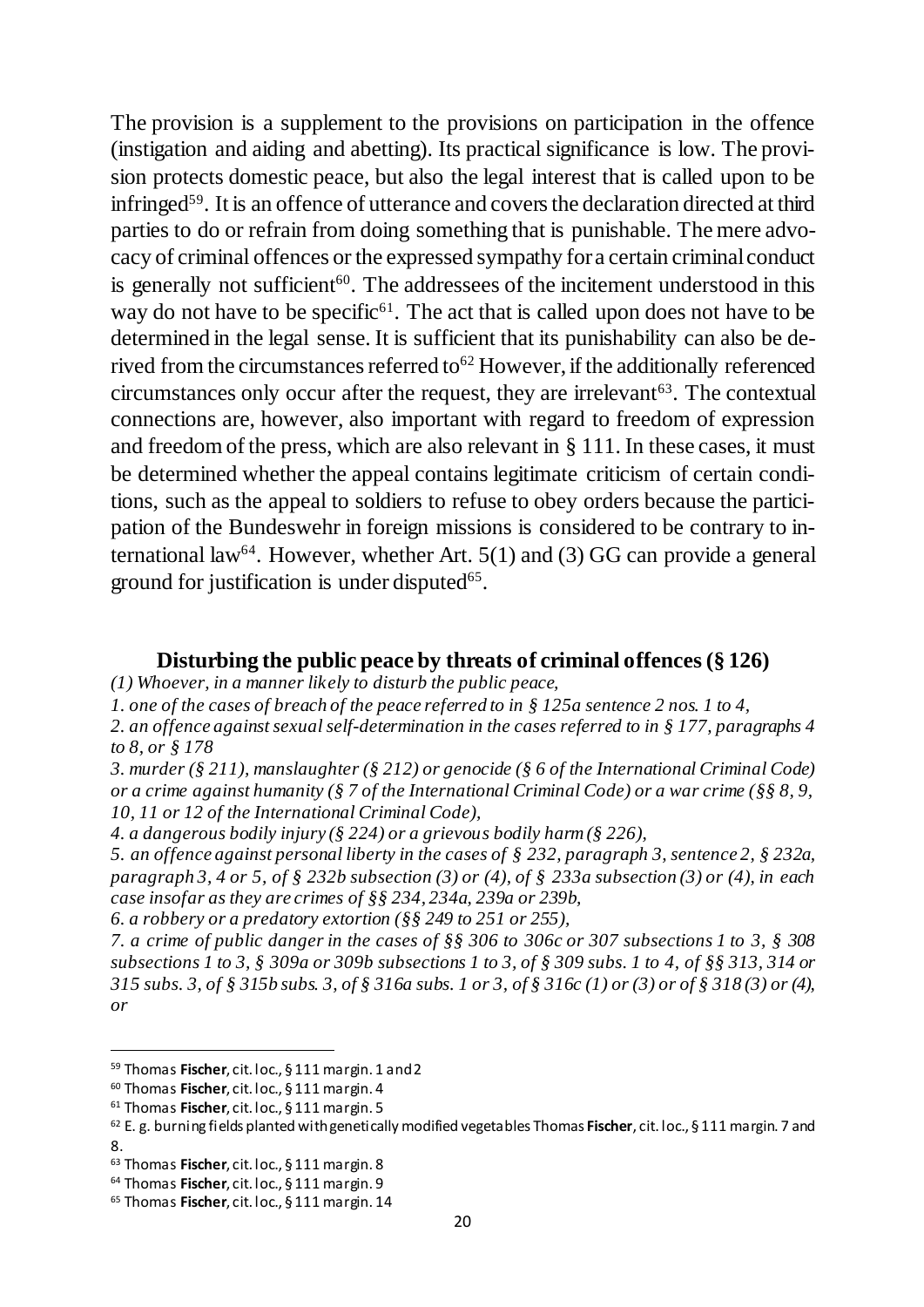*8. an offence dangerous to the public in the cases of § 309(6), § 311(1), § 316b(1), § 317 subsection (1) or § 318 subsection (1)*

*shall be punished with imprisonment for not more than three years or with a fine.*

*(2) Any person who, in a manner likely to disturb the public peace, pretends against his or her better knowledge that one of the unlawful acts referred to in paragraph 1 is about to take place.*

Not much of comment is needed on § 126 StGB. The offence is an offence of utterance, but in court reality tensions with freedom of opinion, freedom of the press and freedom of art are hardly conceivable, since the offences listed § 126 StGB are serious crimes, the mere threat of which is capable of disturbing the public peace. It is obvious that they must be prohibited according to the limits of freedom under Article 5(2) GG. The threat to the peace does not have to occur; with the type of offences threatened, their endangerment is usually obvious.

#### **Incitement of masses (§ 130)**

*(1) Whoever, in a manner which is suitable for causing a disturbance of the public peace, 1. incites hatred against a national, racial, religious group or a group defined by their ethnic origin, against sections of the population or individuals on account of their belonging to one of the aforementioned groups or sections of the population, or calls for violent or arbitrary measures against them or 2. violates the human dignity of others by insulting, maliciously maligning or defaming one of the aforementioned groups, sections of the population or individuals on account of their belonging to one of the aforementioned groups or sections of the population incurs a penalty of imprisonment for a term of between three months and five years. (2) Whoever* 

*1. disseminates material (§ 11 (3)) or makes it available to the public, or offers, supplies or makes available to a person under 18 years of age material (§ 11 (3)) which* 

*a) incites hatred against one of the groups referred to in subsection (1) no. 1, sections of the population or individuals on account of their belonging to one of the groups referred to in subsection (1) no. 1, or sections of the population,* 

*b) calls for violent or arbitrary measures against one of the persons or bodies of persons referred to in letter (a) or c) attacks the human dignity of one of the persons or bodies of persons referred to in letter (a) by insulting, maliciously maligning or defaming them,* 

*2. makes content referred to in no. 1 (a) to (c) available to a person under 18 years of age or to the public through broadcasting or telemedia services or* 

*3. produces, purchases, supplies, stocks, offers, advertises or undertakes to import or export material (section 11 (3)) of such content referred to in no. 1 (a) to (c) in order to use it or parts obtained from it within the meaning of no. 1 or 2 or to facilitate such use by another incurs a penalty of imprisonment for a term not exceeding three years or a fine.* 

*(3) Whoever publicly or in a meeting approves of, denies or downplays an act committed under the rule of National Socialism of the kind indicated in § 6(1) of the Code of Crimes against International Law in a manner which is suitable for causing a disturbance of the public peace incurs a penalty of imprisonment for a term not exceeding five years or a fine.* 

*(4) Whoever publicly or in a meeting disturbs the public peace in a manner which violates the dignity of the victims by approving of, glorifying or justifying National Socialist tyranny and arbitrary rule incurs a penalty of imprisonment for a term not exceeding three years or a fine.*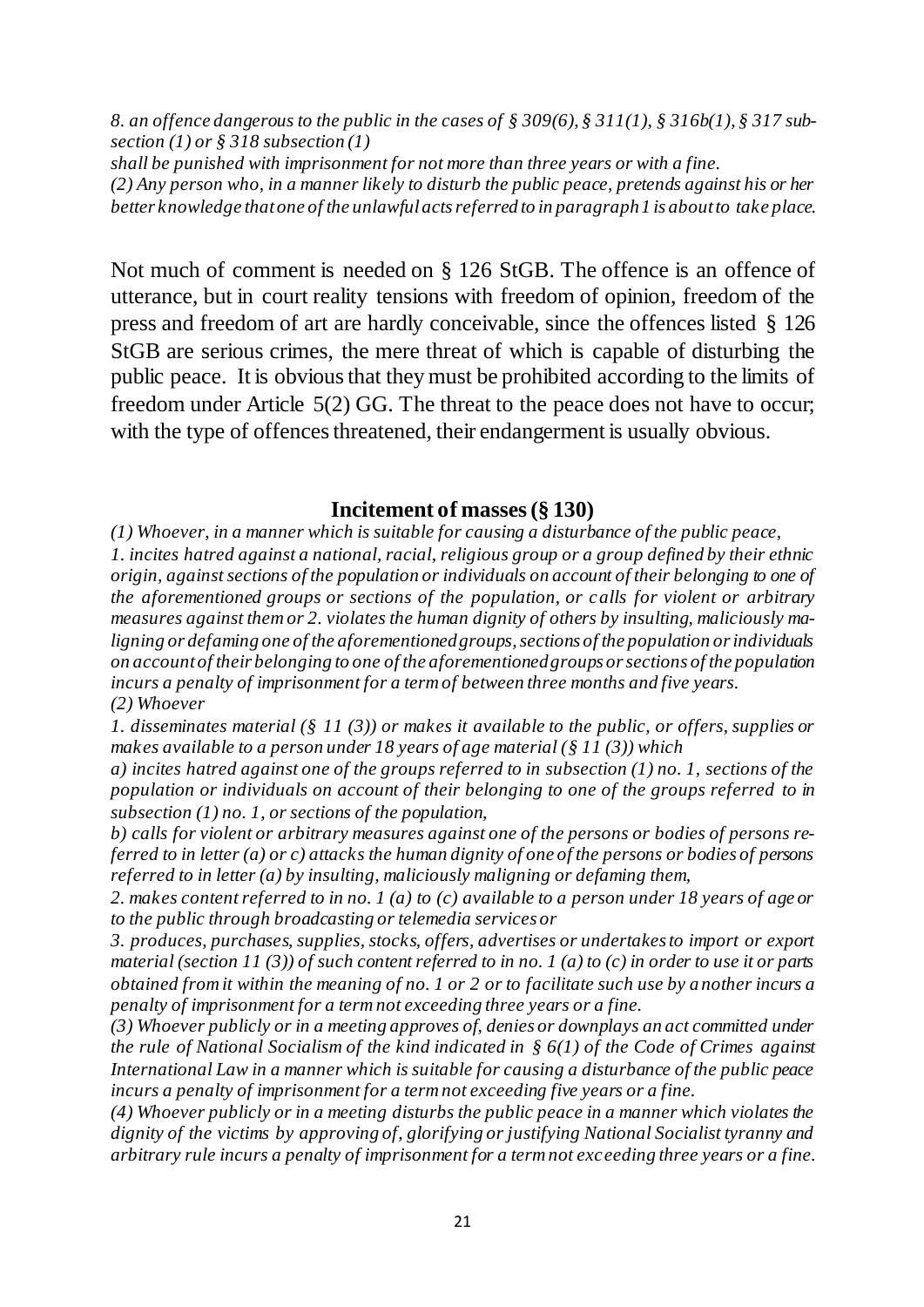*(5) Subsection (2) no. 1 and no. 3 also applies to material (§ 11 (3)) of such content referred to in subsections (3) and (4). Whoever makes content referred to in subsections (3) and (4) available to a person under 18 years of age or available to the public through broadcasting or telemedia services incurs the same penalty specified in subsection (2) no. 2.* 

*(6) In the cases under subsection (2) nos. 1 and 2, also in conjunction with subsection (5), the attempt is punishable.*

*(7) In the cases under subsection (2), also in conjunction with subsection (5), and in the cases under subsections (3) and (4), § 86(3) applies accordingly.*

§ 130 StGB has a long history in the criminal law debate on inflammatory, subversive expressions of opinion, since the provision was originally directed against "incitement to class struggle" (RGSt 22, 293; 35, 96), and had its significance in the debate with social democracy, the trade unions and then, in the 1920s, with the German Communist Party and its subsidiary organisations. Especially after the October Revolution in Russia, it was thus a protective regulation against leftist revolutionary efforts and served to protect the constitutional order first of the Empire (directed against the Social Democracy, because the left-wing socialists had not yet organised themselves as a Communist Party) and then of the new democratic Weimar Republic, which in its early years had a hard time against left-wing extremist efforts. In the struggle against the then burgeoning National Socialism, the regulation did not play a similarly prominent role - a topic that is historically interesting but would go beyond the scope given here. After the Second World War, the provision was given a different objective, namely in the fight against anti-Semitic and neo-fascist aspirations. With the rise of right-wing extremism in Germany, which has become increasingly widespread since German reunification, the importance of applying the provision increased noticeably. This is evidenced by my own experience as a judge at the Bavarian Supreme Court, where appeal proceedings for convictions under section 130 StGB have increased to a remarkable extent. Among the contemporaries covered by § 130 StGB are also the notorious Holocaust deniers, who are not only noticeable in the organised right-wing scene. It must be made clear at this point that the fight against anti-Semitism (and other inhuman insults against minorities, such as the "German Turks", the "Gypsies") in Germany became the inner creed of the German Republic after 1945.

§ 130 StGB is by its nature an abstract endangerment offence. The offence does not have to have been committed. For example, the offence of insulting foreign states can cause alarm among the population living in Germany if this insult endangers the nationals of the insulted state living in Germany. This also indicates that the provision primarily aims to protect public peace in German society. If it is about the members of the attacked minorities, their human dignity is also protected at least indirectly<sup>66</sup>. Furthermore, the peaceful coexistence of peoples is

<sup>66</sup> Thomas **Fischer**, cit. loc., § 130 margin. 2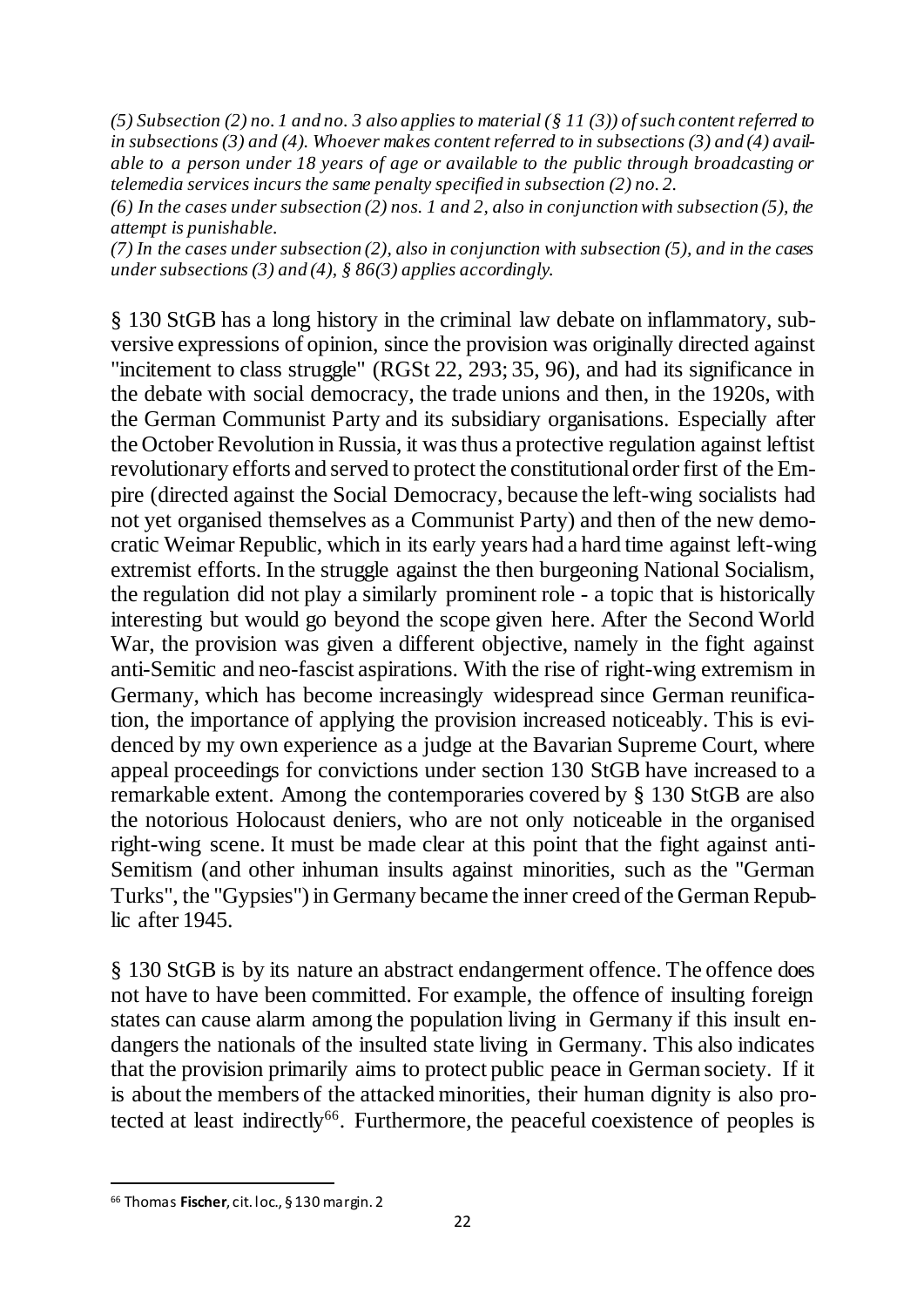also protected, not only because foreign members of the minorities are often affected by the inciting insults, but also because revanchist statements are often connected to the incitement - for example, when "the" Poles are described as inferior, who have appropriated "German soil".

Further remarks on this important provision of the German offence of utterance are omitted; its significance is clear from the facts of the case. It should only be noted that this core provision is not readily apparent to foreign visitors to Germany - not even in its meaning of application. Even in concentration camps, the observer often has to experience how carelessly visitors, including foreign visitors, express themselves there in a way that is relevant to the offence of § 130 StGB.

## **Instructions for committing criminal offences(§ 130a)**

*(1) Whoever disseminates or makes available to the public content (§ 11(3)) which is likely to serve as an instruction to commit an unlawful act referred to in § 126(1) and is intended to promote or arouse the willingness of others to commit such an act shall be liable to a custodial sentence not exceeding three years or to a monetary penalty.*

*(2) Similarly, anyone whoever*

*1. disseminates or makes available to the public any content (§ 11(3)) that is likely to serve as instruction for an unlawful act referred to in § 126(1); or*

*2. gives instructions in public or at a meeting to commit an unlawful act referred to in § 126(1), in order to promote or arouse the willingness of others to commit such an act. (3) § 86(3) shall apply mutatis mutandis.*

# **Depictions of violence (§ 131)**

*(1) Whoever* 

*1. takes material (§ 11 (3)) which describes cruel or otherwise inhuman acts of violence against humans or humanoid beings in a manner which glorifies or downplays such acts of violence or which represents the cruel or inhuman aspects of the event in a manner which violates human dignity and* 

*a) disseminates or makes it available to the public,* 

*b) offers, supplies or makes it available to a person under 18 years of age or* 

*2. makes content referred to in no. 1 available through broadcasting or telemedia se rvices to a) a person under 18 years of age,* 

*b) the public or 3. produces, obtains, supplies, stocks, offers, advertises or undertakes to import or export material (§ 11 (3)) of such content referred to in no. 1 in order to use it or parts obtained from it within the meaning of no. 1 (a) or (b), or no. 2, or to facilitate such use by another incurs a penalty of imprisonment for a term not exceeding one year or a fine. In the cases under sentence 1 no. 1 and no. 2, the attempt is punishable.* 

*(2) Subsection (1) does not apply if the act serves the reporting about current or historical events.* 

*(3) Subsection (1) sentence 1 no. 1 (b) and no. 2 (a) does not apply if it is the person having the duty of care and custody of another person who acts; this does not apply if the person having the duty of care and custody grossly breaches the duty of care and upbringing by offering, supplying or making available such material.*

In the cases of these regulations, there is not much to say. They are offences of utterance in the form of endangering offences, whereby in the case of § 131 StGB,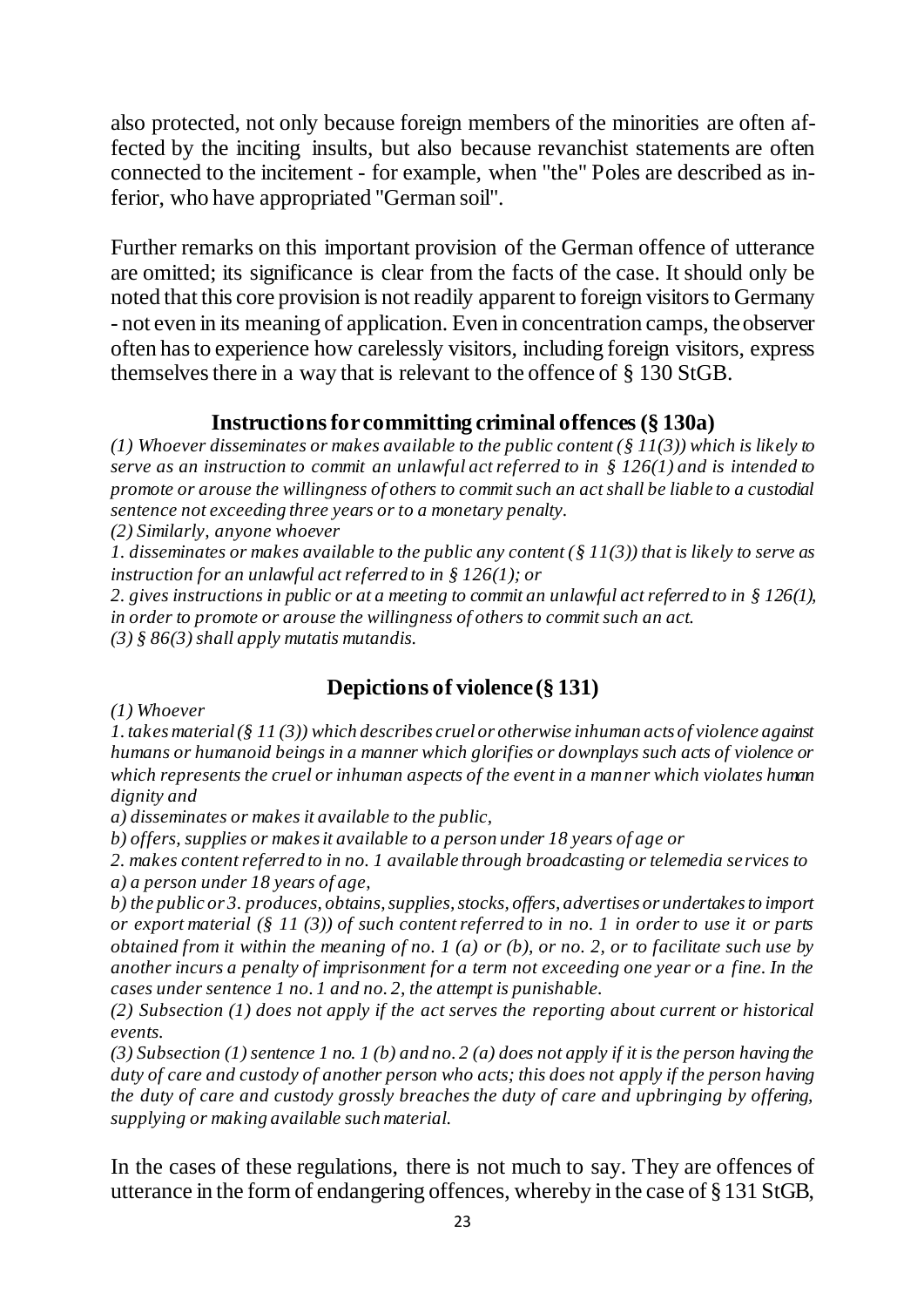the protection of minors is also added as a legal interest particularly worthy of protection. Especially in the case of § 131 StGB, cases of tension with the freedom of the press and broadcasting as well as with artistic freedom are conceivable. Reporting by the press and radio on scenes of violence that are actually relevant is helped by § 131(2) StGB. They are expressly included from the criminal liability. Insofar as art processes violent scenes (in particular, sequences glorifying violence on film and the internet), adult consumers are free to consume them. Ultimately, this is a question of taste. However, the undisturbed development of children and adolescents is a constitutional value under Article 6 GG, which sets limits to artistic freedom under Article 5(3) GG.

#### **Reward and approval of criminal offences(§ 140)**

*Whoever after the commitment or the attempt of offences referred to in § 138(1) no. 2 to 4 and 5, last alternative, in § 126(1) and pursuant § 176(3) or §§ 176a and 176b 1. rewards such a deed or 2. assents to them in a manner likely to disturb the public peace, publicly, in a meeting or by dissemination of a content (§ 11 subsection 3),*

*shall be liable to imprisonment not exceeding three years or to a fine.*

§ 140 No. 2 StGB is part of the above-mentioned legislative programme to combat hate crime. Previously, it was necessary that the offences had been committed when their reward was given. Now, the punishability is also directed towards the future and is designed as an abstract endangerment offence. It is now sufficient to endanger public peace by assenting to the offence, even if it has not yet been committed.

The official explanatory memorandum to the amendment states: According to § 140 StGB, the reward and approval of certain criminal offences is punishable under the current legal situation, provided that the offence to which the reward and approval relates has been committed or attempted in a punishable manner. The aim of the provision is to protect the general public from the creation of a psychological climate in which new offences of this kind can flourish. .... However, if the offence is one that has not yet been committed or attempted in a punishable manner, § 140 StGB is not applicable under the current legal situation. Cases of future offences are now covered, at least in part, by § 111 StGB, which criminalises public incitement to commit offences, and by § 241 StGB, which covers threats to commit a crime. However, the acts of commission, namely rewarding and approving on the one hand and threats and threatening on the other, are not congruent, resulting in unjustified gaps in punishability. This becomes clear in the phenomenon, which can be observed especially in social media, of users approving the commission of a future illegal act without the act being threatened in a sufficiently concrete manner. If, for example, a user of a social network expresses in a comment under a political paper by an author that the author "ought to be made a head shorter", this is today as a rule just as unpunishable as the approval of other users of this idea. This is because even a threat in the sense of § 241 StGB,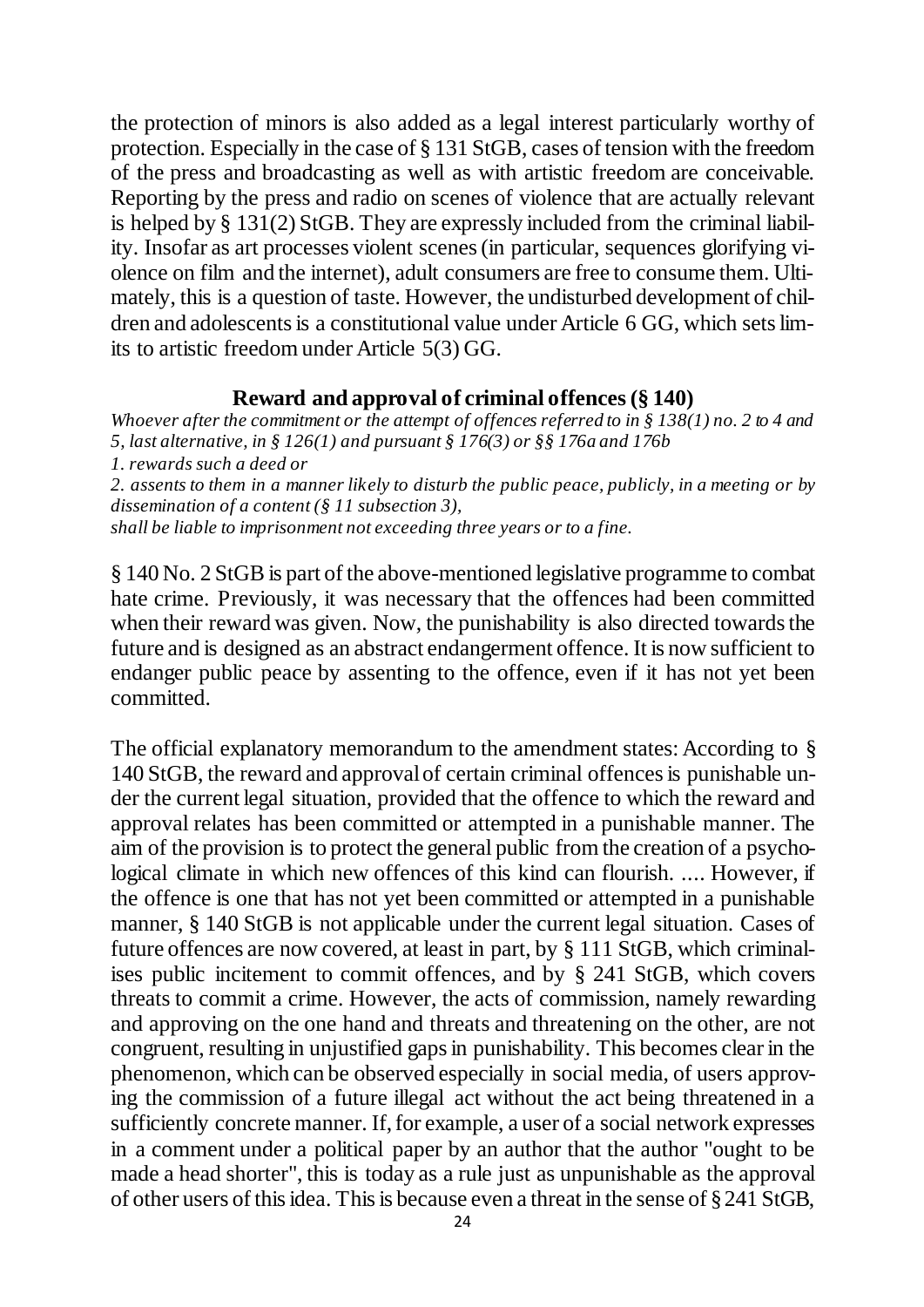which requires that the perpetrator holds out the prospect of committing a crime dependent on his or her will, .... is usually not present in such cases. Nevertheless, even such approving statements are capable of considerably shaking the state of general legal certainty if they occur publicly, in a meeting or by distributing writings.

Therefore, the draft provides for detaching the offence of approving criminal offences from the requirement that the offence must have been committed or attempted in a punishable manner. This opens up the possibility that the approval of a catalogue offence listed in  $\S$  140 StGB can be covered by the offence even if it is a future offence. In this context, the perpetrator of the approval does not have to be aware of all the concrete circumstances of the approved catalogue offence. Rather, it should be sufficient if the perpetrator outlines the catalogue offence in its essential features without knowing the details of the catalogue offence and acts in the awareness that by his conduct he is approving a catalogue offence of a principal perpetrator he does not necessarily know. Approval can also be given by an endorsement of such an act, in particular by a manifestation of the utterer's consent, by which he morally supports the offender. For the offence of reward, on the other hand, the requirement that the offence must have been committed or attempted in a punishable manner is maintained, since according to the usual usage of the language, a reward can only be given for acts that have already been committed and a need to extend criminal liability in this respect is not apparent.

## **Revilement of religious faiths and religious and ideological communities (§ 166)**

*(1) Whoever publicly or by disseminating material (§ 11 (3)) reviles the religion or ideology of others in a manner which is suitable for causing a disturbance of the public peace incurs a penalty of imprisonment for a term not exceeding three years or a fine.*

*(2) Whoever publicly or by disseminating material (§ 11 (3)) reviles a church or other religious or ideological community in Germany or its institutions or customs in a manner which is suitable for causing a disturbance of the public peace incurs the same penalty.*

Before we take a closer look at § 166 StGB, a fundamental clarification is needed. Germany is shaped by its Christian traditions, but is nevertheless a secular state in which a state church does not exist (as it did until the revolution of 1918) (Article 140 GG in conjunction with Article 137(1) of the Constitution of 11 August 1919). The faith or non-faith of the individual believer is of no concern to the state. That is the basic statement of Article 4 GG. Frederick II of Prussia said in the Age of Enlightenment that everyone should be blessed according "to his own façon". This is indeed state doctrine in Germany. However, it cannot be disregarded that there are reciprocal interrelations between the two large churches, which represent about 50% of the German population, and the religious communities on the one side and the state on the other side. The churches and the offi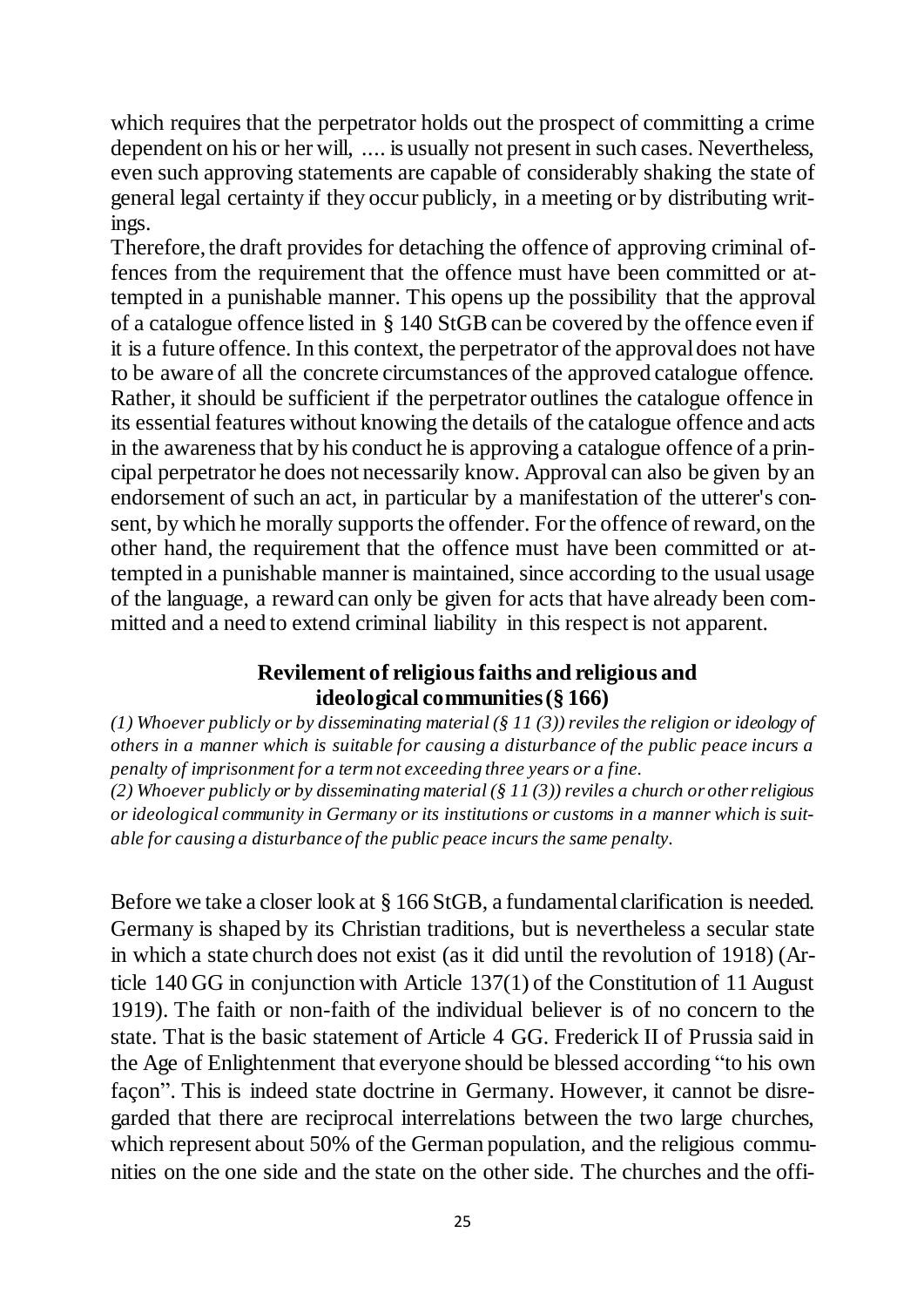cially recognised religious communities (the Jews in Germany, the Islamic religious communities) administer themselves, their interests often overlap with those of the state, for example in the areas of social or medical care, school education, etc., so that there are many forms of cooperation. The fact that state funds are also used in the process is the almost logical consequence. However, the state keeps out of the content of the faith. They are the exclusive domain of the churches and the individual. Criminal provisions against blasphemy<sup>67</sup>, for example, are inconceivable in Germany under the rule  $GG^{68}$ .

For the sake of clarification, however, it must also be added that the attitude of the state towards confessions and their representatives described in this way does not provide carte blanche for agitations if these are directed against the Federal Republic of Germany, its Länder and the constitutional order. The problem exists with all extremist denominations. The state cannot forbid the individuals who profess them to speak, and certainly not the thinking on which they are based. However, action against extremist associations can be taken with the means of the Associations Act. If they are banned, their assets are usually confiscated, which means that extremist preachers lose their places of practice. In the worst case, the only remedy for foreign agitators who invoke freedom of religion is expulsion under the Residence Act. If the preachers continue their (forbidden) agitations, they are liable to prosecution under § 85 StGB. It should not be concealed that religiously motivated extremist agitations grew after the events of the so-called Arab Spring in 2010/2011, when extreme Islamist preachers openly joined or sympathised with IS and misused places of worship to recruit followers for IS by calling on their listeners to join IS in the crisis areas. Thus, under certain circumstances, they fulfilled the offence of supporting a terrorist organisation or advertising for it according to § 129a(5) StGB.

The provision of § 166 StGB is controversial. It is seriously questioned whether it is still up-to-date under the auspices of state secularism. The fact that it privileges churches and confessional communities over other associations cannot be disputed<sup>69</sup>. Attempts to delete the provision<sup>70</sup> were unsuccessful, as were attempts

<sup>68</sup> Thomas **Fischer**, cit. loc., § 166 margin. 1

<sup>69</sup> cf. Thomas **Fischer**, GA 89, pp. 445 et seq.

<sup>67</sup> For the legal history of the blasphemy provision see Michael **Pawlik**, Der Strafgrund der Bekenntnisbeschimpfung, in: Michael Hettinger/Jan Zopfs/Thomas Hillenkamp [ed.], Festschrift für Wilfried Küper zum 70. Geburtstag, Heidelberg 2007, p. 411/416 et seqq.

<sup>70</sup> cf. e.g. BT-Drs 13/2087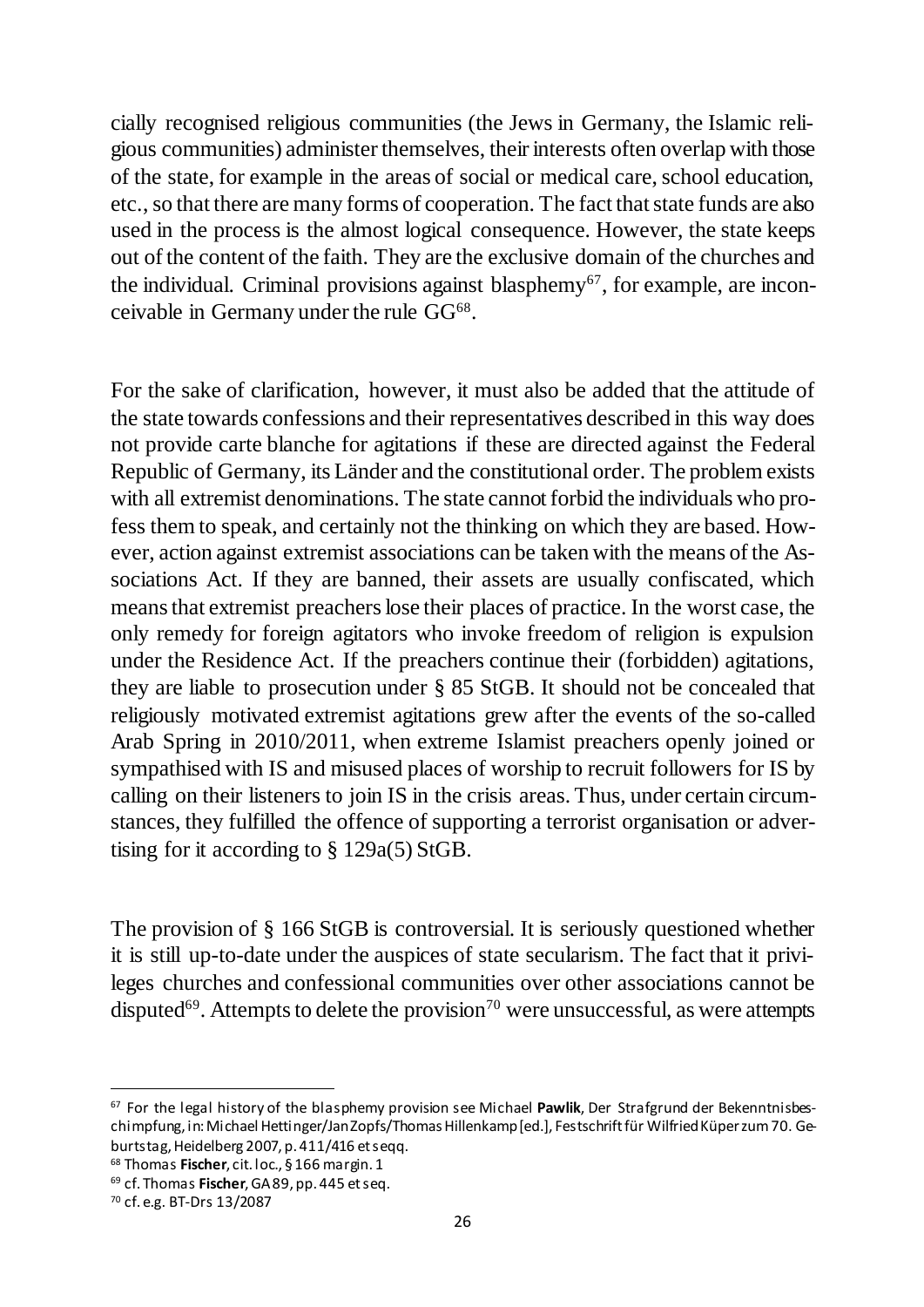to extend the criminal liability by deleting the clause "suitability for disturbing the public peace"<sup>71</sup> .

The protected legal value of § 166 StGB is public peace in both alternatives. The provision is an endangering offence. The success of a disturbance of the peace does not have to have occurred<sup>72</sup>. The offence must therefore be capable of producing effects in the public sphere. Acts that lack such an effect are irrelevant. Discussions within the church, for example about heresies or false doctrines, are irrelevant for § 166 StGB. § Section 166 StGBand the Basic Law leave it to the communities concerned to resolve such conflicts with their own internal means (Article 140 GG in conjunction with Article 137 paragraph 3 of the Constitution of August 11th, 1919), even if such conflicts trigger public interest. The affectedness of the individual in his or her sense of faith also plays no role in § 166 StGB. Vilification of the Pope, which has occurred frequently in Germany's history since the Reformation in 1517, is basically acceptable and not a criminal offence. However, the discussion is treading a very fine line.

The Muhammad cartoons have triggered violent protests in countries of Islamic faith. This has not yet happened in Europe, although Muslims now number millions here too. It is difficult to judge whether this is due to the moderating influence of the Islamic religious community, which, while expressing its incomprehension of the cartoons, has on the other hand worked towards moderation. It is not at all reassuring that other European countries do not have a provision comparable to § 166 StGB. It is also not reassuring that protests against Muhammad cartoons break out regardless of the punishability.

However, the tension between § 166 StGB and the freedoms of Article 5 GG is thus drawn. The undeniable conflict between § 166 StGB, if one objectively affirms one of the acts of insult, can only be resolved by balancing freedom of opinion, freedom of the press and freedom of the arts under Article 5(1), (3) GG. In this consideration, it will be necessary to adjust the importance that religious communities still have in Germany, even if the numbers of their members are in decline and society is on the way to becoming more atheistic or indifferent. It will also have to be borne in mind here that not only the religious communities but

<sup>71</sup> cf. Thomas **Fischer**, cit. loc., § 166 margin. 1

<sup>72</sup> Thomas **Fischer**, cit. loc.; § 166 margin. 2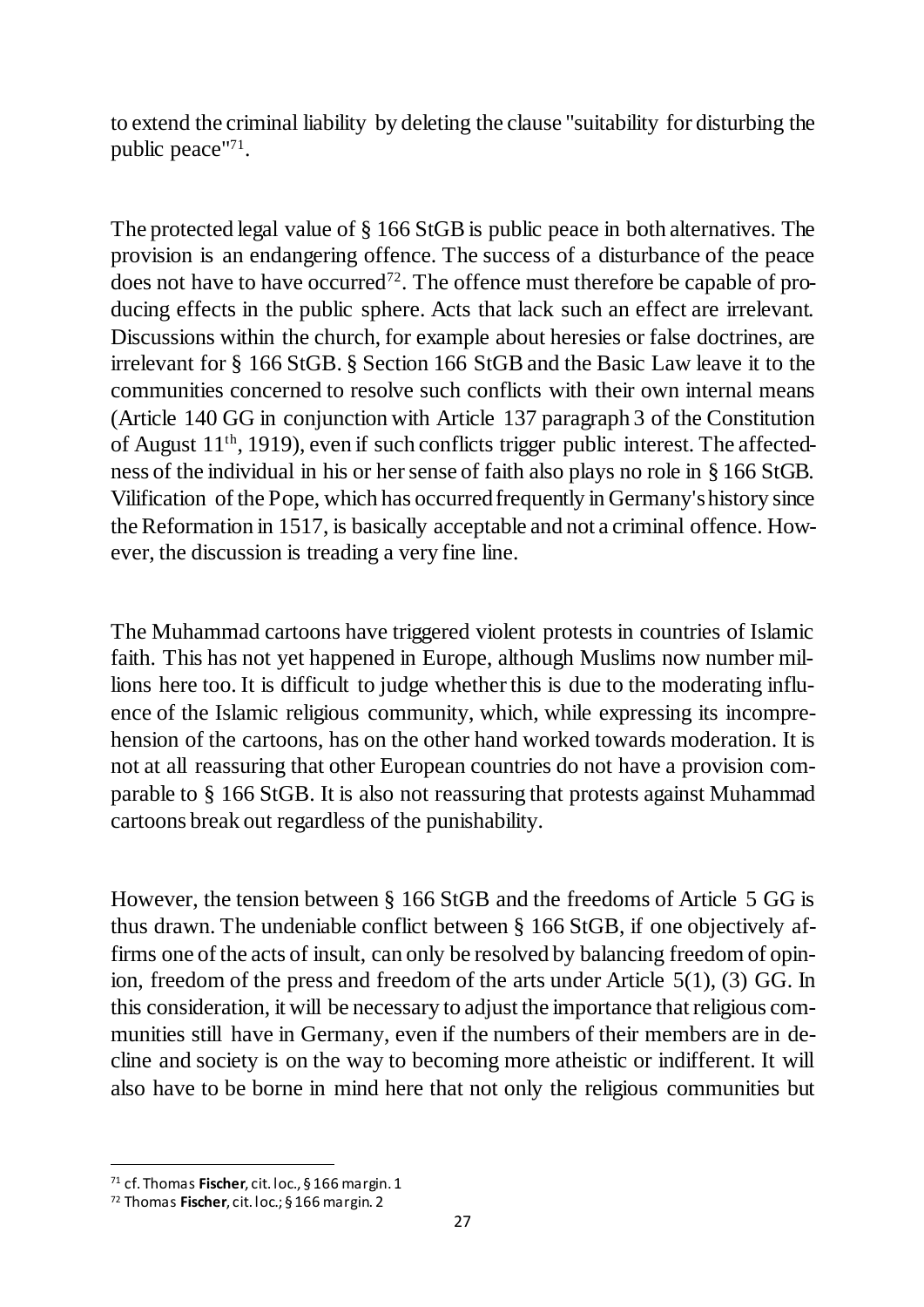also the individuals are particularly vulnerable in their practice of faith. For neither the affected community nor the affected individual can return it in kind to the insulting perpetrator. In case of doubt, the denigrated contents of faith already stand in the way (Jesus' Sermon on the Mount: If you are hit on one cheek, turn the other cheek to the person hitting you!) The religious communities often refuse, also for political reasons, to get on the same level with the insulter. On the other hand, the importance of the freedoms mentioned will have to be weighed in the balance in a secular, democratic society. They are also characterised, among other things, by the fact that they have broken away from religious or religiously motivated paternalism, which characterised Christian Europe - whether Protestant or Roman Catholic - for centuries, often with great intolerance. The debate of opinions, which is so crucial for democracy, is non-violent according to constitutional ideas, but it cannot be required not to hurt. If we return to the Muhammad cartoons, the balance will, in case of doubt, be in favour of freedom of opinion, freedom of the press and freedom of art.

For people from countries with a perceived and lived Islamic influence, the result may be intolerable. The socio-cultural development there is different from that in Europe. Just as these countries do not want the different European or American (legal) culture to be imposed on them, countries of the European cultural sphere cannot accept that they are required to follow religious rules from a cultural sphere that is foreign to them. Respect for other cultural or religious ideas does not mean self-abandonment. In this respect, the differences will remain.

Another question that every individual, every press organ and every artist must answer for themselves was summed up by the Romans more than 2000 years ago: *Quidquid agis prudenter agas et respice finem!* When you act, act wisely and consider the end. Everyone who deals with religious content is called upon to consider whether certain insulting alienations are really necessary to achieve the goals they are pursuing. Less tastelessness would sometimes be more responsibility.

## **Insult (§ 185)**

*Insult is punishable by imprisonment for a term not exceeding one year or by a fine and, if the offence is committed in public, in a meeting, by dissemination of content (§ 11(3)) or by means of an assault by imprisonment not exceeding two years or a fine.*

# **Defamation(§ 186)**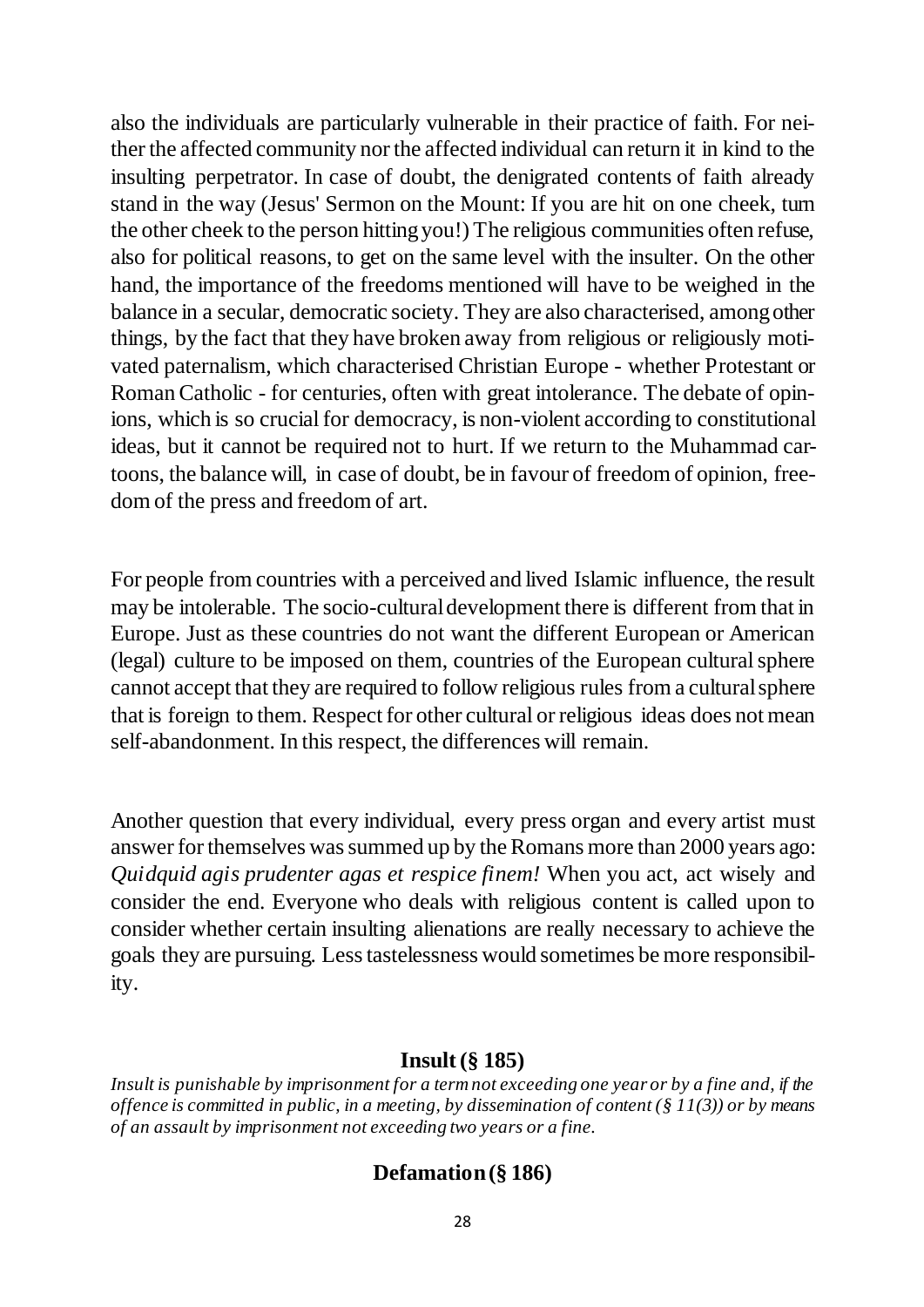*Whoever, in relation to another person, alleges or disseminates a fact which is intended to make that person contemptible or to disparage him or her in public opinion shall, unless the fact is demonstrably true, be liable to imprisonment for a term not exceeding one year or to a fine and, if the offence is committed in public, at a meeting or by dissemination of a content (section 11(3)), to imprisonment not exceeding two years or a fine.*

#### **Libel(§ 187)**

*Whoever, against his better knowledge, asserts or disseminates an untrue fact in relation to another, which is likely to bring him into contempt or to disparage him in public opinion or to endanger his credit, shall be liable to a term of imprisonment not exceeding two years or to a fine, and, if the offence is committed in public, in a meeting or by disseminating a content (section 11, paragraph 3), with imprisonment for not more than five years or a fine.*

#### **Insult, defamation and libel directed against persons in political life (§ 188)**

*(1) If an offence of insult (§ 185), of defamation (§ 186) or of libel (§ 187) is committed in public, in a meeting or by disseminating a content (§ 11(3) against a person in the political life of the people for motives that are related to the persons position in public life, and if the offence is likely to make his or her public activities considerably more difficult, the penalty is imprisonment not exceeding three years or a fine. The political life of the people extends to the municipal level.*

*(2) Under the same conditions, defamation (§ 186) shall be punishable by imprisonment from three months up to five years, and libel (§ 187) shall be punishable by imprisonment for a term of six months to five years.*

§§ 185 - 187 StGB form the core provisions of the criminal law on utterances. They apply in particular to verbal slips in the personal-private sphere. However, it is a socially and criminally very worrying development that they are becoming increasingly important in the public sphere. This is where the hate problem described at the beginning becomes noticeable. Offences according to §§ 185 et seqq. StGB are part of everyday life in the criminal courts<sup>73</sup>. It should be noted in this context that their offences have been expanded by the reform package to combat hate speech, namely that attention is paid to the public dissemination of the incriminated content. As a rule, public includes the internet. If the offences are committed publicly, they are punishable with higher penalties. The offences are concerned with the protection of human respect, which is derived from human dignity (Art. 1(1) and (2) GG) and to which every human being is entitled. In the case of xenophobic statements, the perpetrators deliberately call into question precisely this anchoring of the right to respect in human dignity and attempt to exclude those affected from the legal circle of the holders of the right to respect.

 $73$  It should be noted that the inhabitants of Germany are rather reluctant to file criminal charges. This applies in particular to the offences of utterance. Individuals are more likely to "swallow" the disrespect than to take the trouble to submit the annoying facts to the law enforcement authorities. The risk that the public prosecutor's office sees no particular public interest in prosecuting the reported offence and refers the person reporting the offence to private prosecution, where he or she must then appear as a private plaintiff with all the risks, also with regard to the costs, is also relatively high (Thomas **Fischer**, cit. loc., Vor §§ 185 - 200 margin. 6).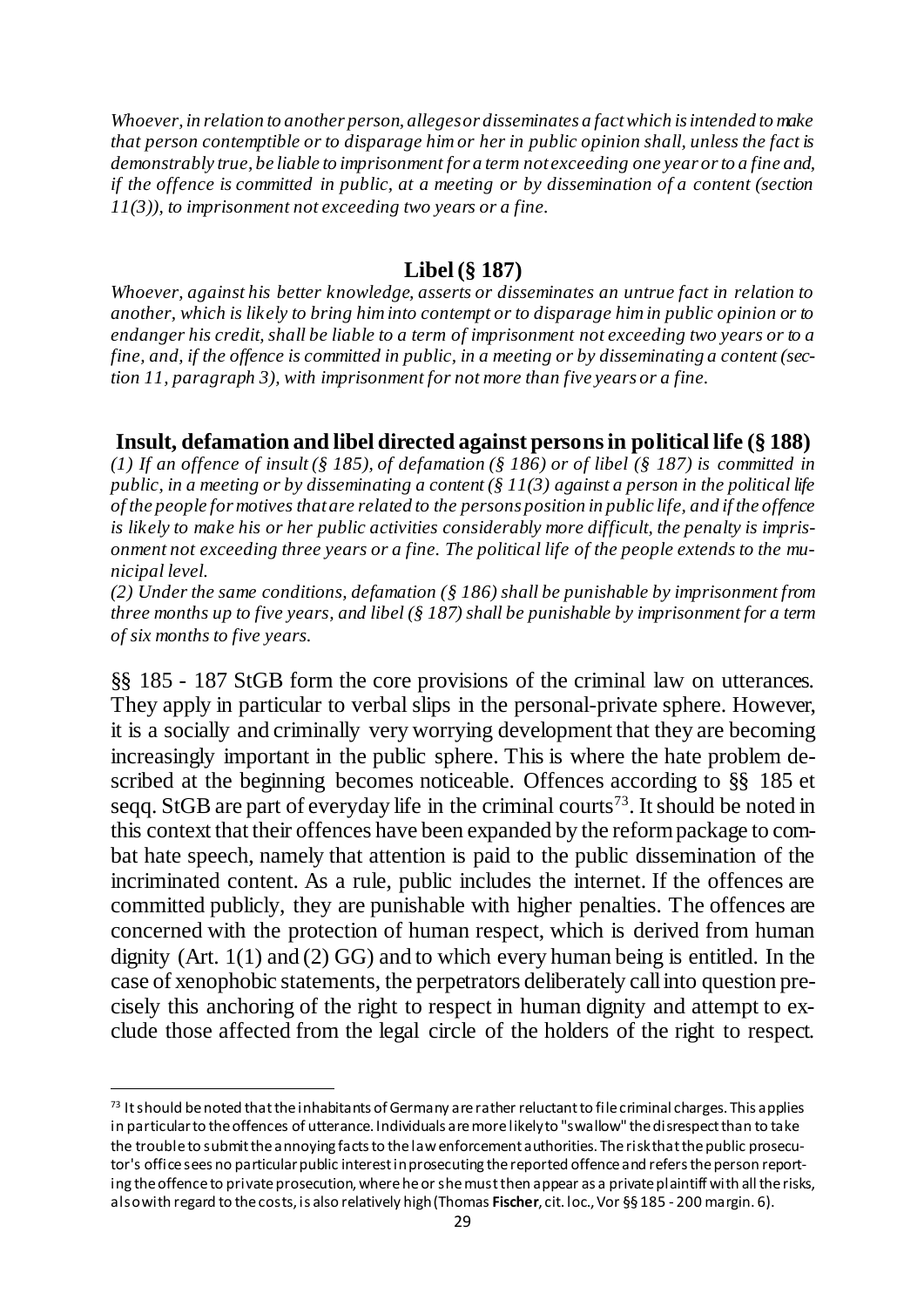Regardless of the content of the statements, in my opinion it must always be examined whether it is sufficient for criminal liability under sections 185 et seq. StGB if this claim to respect is fundamentally called into question. In my opinion, this is already the point of criminal disrespect. In addition to the right to respect, §§ 186 and 187 StGB also protect against verbal disputes only being linked to true statements of fact. In this respect, the actual honesty of verbal disputes is also a protected legal interest. The bearer of the legal interests is the individual, also a deceased person because of the post-mortem protection of personality, but communities or collectives can also be violated in a criminally significant way by the offences of utterance if these communities can be sufficiently concretised in their individual composition. Whether the offender intended to affect all members of the collective is irrelevant. The determination of this concretisation is often enough a tightrope walk. Thus, the concretisability of insulting "the police" has been denied. If, on the other hand, the insult is directed against the police who were on duty on a certain day on the occasion of a certain event, concretisation is possible (for individual cases from the case law, Thomas Fischer, cit. loc. 10 - 12). There are - except for the special case of § 188 StGB - no particularly protected individuals or classes of particulars. The "insult to a public official", which used to be considered particularly despicable, no longer exists. Likewise, "family honour" is not a protected good, which also used to play a role if someone entered into sexual relations with a family member and the family rejected this or the perpetrator. Legalpersons endowed with their own legal personality are also "capable of being insulted", even if their claim to respect cannot be traced back to the protection of human dignity. It finds its basis in other legal rights, such as creditworthiness or competitiveness. § Section 185 StGB can be realised by statements of fact as well as by value judgements. Contextual concomitants often play a decisive role in the necessary assessment of the facts. In Germany, for example, the correct form of address among people who do not know each other is "Sie". However, if someone uses the "Du" in certain situations towards a stranger, this can be an expression of contemptuous familiarity.

The offences under sections 185 - 187 StGB are committed by private individuals as well as by holders of press and broadcasting freedoms. Jurisprudence attempts to resolve the tension by balancing it out. Thus, one aspect is that public figures who position themselves in the public sphere are not without protection, but may have to pay the price for their "celebrity" if the tabloid press reports on private lives in an exaggerated manner, thus in the grey area between truth and untruth. Explicit vituperation is always insulting. However, defamation often occurs in disputes between private individuals and public authorities or companies. These often have a long history before the individual concerned derails with his verbal attacks. In such constellations, the perception of the justified or perceived justified insult can take away its defamatory character. An attacked judge, for example, does not have to allow himself to be called a "modern Roland Freisler" (Roland Freisler was the president of the Nazi People's Court and became notorious for his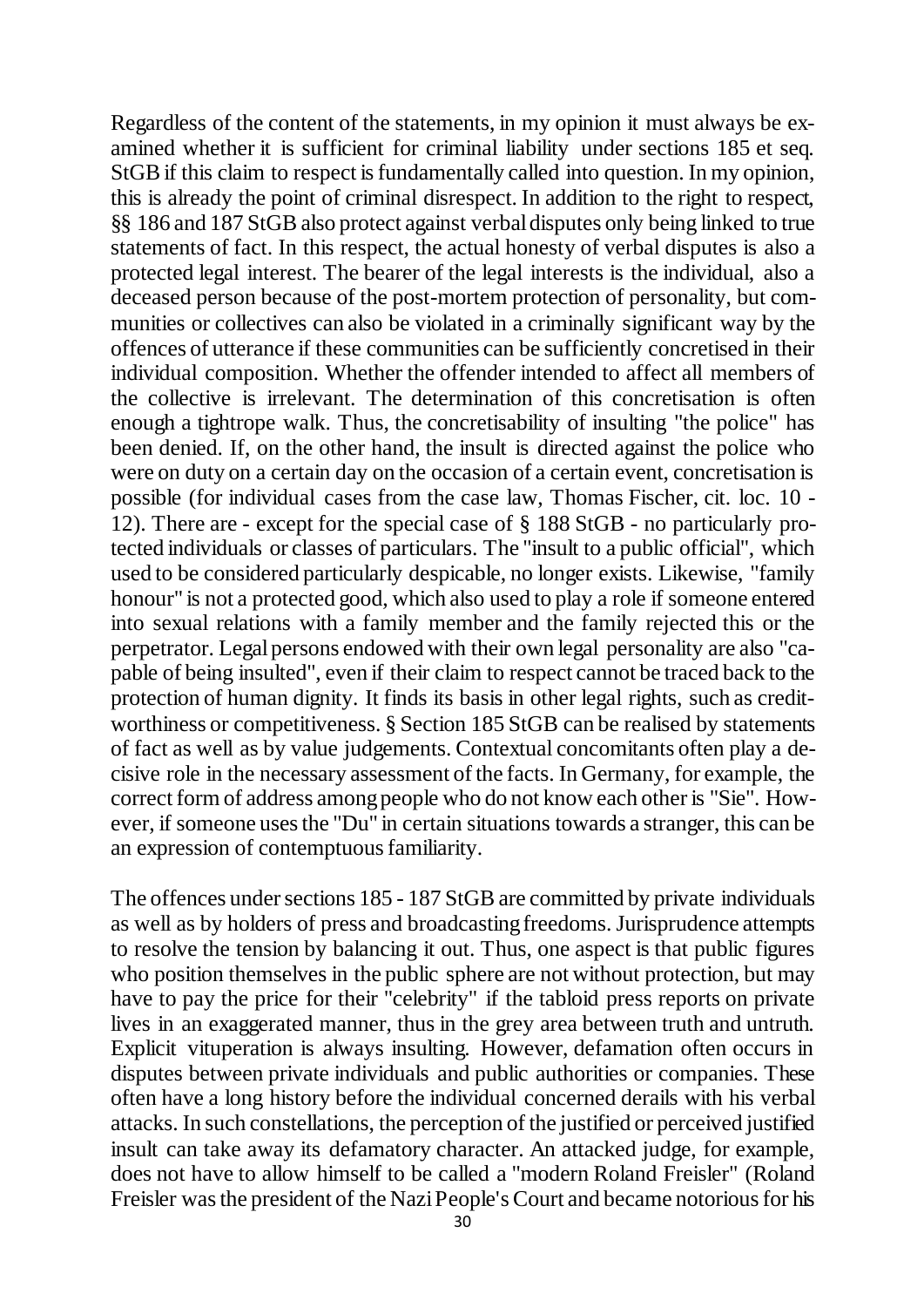inhumane show trials). However, those who are attacked in the public service are well advised to consider the criminal complaint required under section 194, paragraph 1, sentence 1 StGB, for example, under the aspects of who is the perpetrator (often psychologically conspicuous), what was the concrete insulting situation and what did the victim himself contribute to the occurrence of the situation. In ongoing proceedings, criminal charges are harmful anyway because they do not help but contribute to the final escalation. The balances between freedom of the press and broadcasting and impairments of the right to respect are similar. It is beyond the scope of this article to go into all the details. As far as the freedom of the press and art is concerned, the reference to § 193 StGB cannot be omitted. According to this, offences of utterance according to §§ 185 - 187 StGB can be exempt from punishment if the utterances were made to protect legitimate interests. An offending defense counselprotects the interests of his client in his closing speech and overreaches in his assessment of the criminal proceedings. In such a context, it becomes difficult to prove the offence, even if this defense lawyer distorts or misrepresents facts from the court proceedings. Nothing else applies to artistic freedom when facts are satirically bent to achieve the effect intended by the artist.

§ 188 StGB – as far as I know – was up to now without real practical relevance. The Criminal Law Amendment Package to Combat Hate Crime has reworded the provision and extended it to include elected officials at the municipal level. According to available criminal police findings, these are particularly affected by hate crime. It is therefore likely that § 188 StGB will have greater practical relevance in the future. The provision focuses its protection on the personal honour of the person concerned. These are particularly vulnerable because they are exposed, especially in community life. Indirectly, however, the provision also serves the functioning of municipal and other bodies<sup>74</sup>.

## **Threat (§ 241)**

*(1) Whoever threatens a person with the commission of an unlawful act against his or her sexual self-determination, physical integrity or personal liberty or against an object of significant value shall be liable to a penalty of imprisonment not exceeding one year or to a fine.* 

*(2) Whoever threatens a person with the commission of a crime against him or her or a person close to him or her shall be liable to an imprisonment penalty not exceeding one year or to a fine.*

*(3) Same penalty is to be applied against any person who, against his or her better knowledge, deceives a person into believing that the commission of a crime against him or a person close to him is imminent.*

*(4) If the offence is committed in public, in a meeting or by disseminating a content (§ 11, subsection 3), the punishment in the cases of subsection 1 is an imprisonment sentence not exceeding two years or a fine, and in the cases of subsections (2) and (3), an imprisonment sentence not exceeding three years or a fine.*

<sup>74</sup> Thomas **Fischer**, cit. loc., § 188 margin. 1